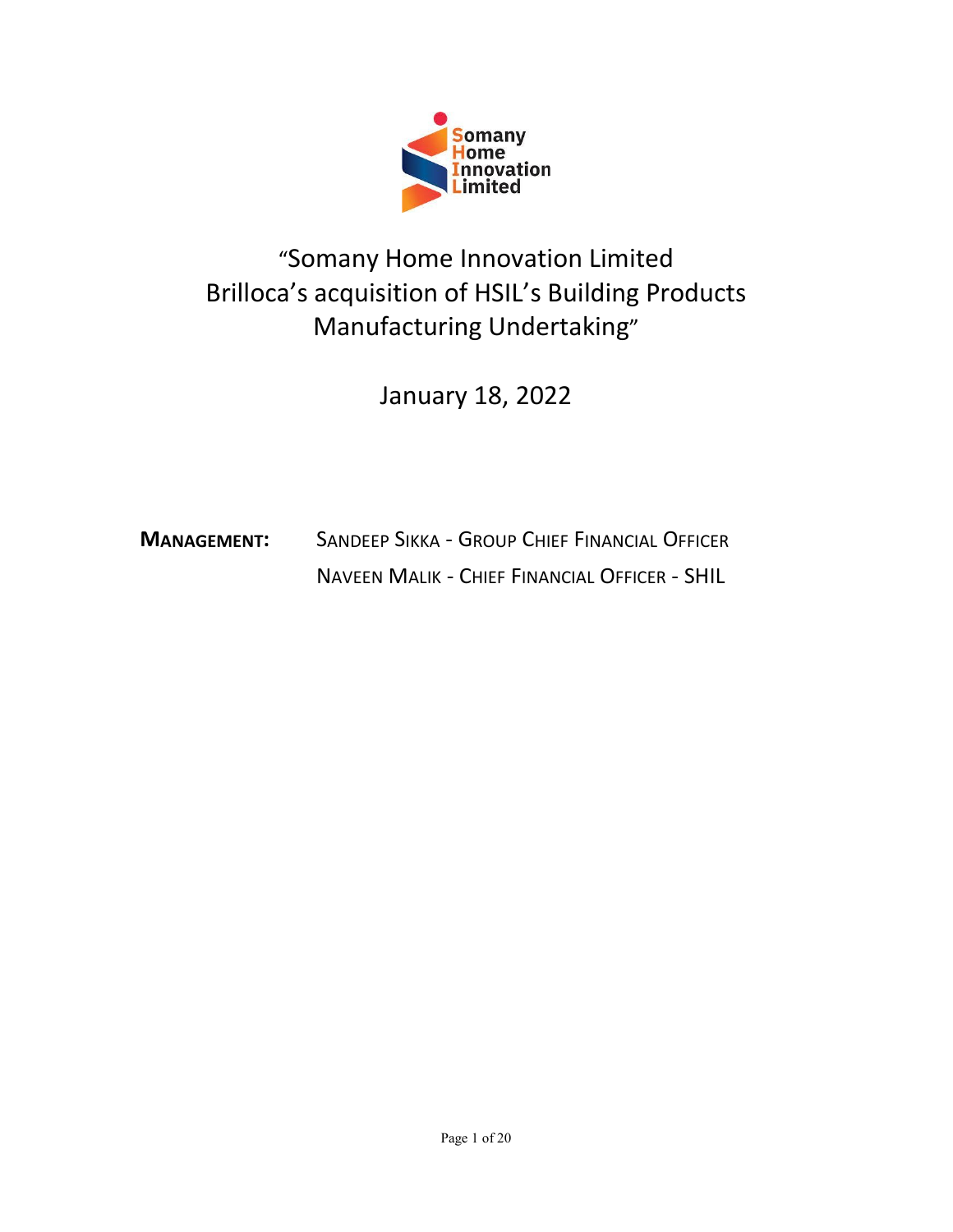

# Somany Home Innovation Limited<br>January 18, 2022<br>Icome to the conference call to discuss<br>Dans Manufacturing Undertaking. nnovation Limited<br>January 18, 2022<br>rence call to discuss<br>ng Undertaking.<br>mode and there will

Somany<br>
Home<br>
Innovation<br>
Limited<br>
Somany Home Innovation Limited<br>
January 18, 2022<br>
Operator:<br>
Ladies and gentlemen, good day and welcome to the conference call to discuss<br>
Brilloca's acquisition of HSIL's Building Produc Somany Home Innovation Limited<br>January 18, 2022<br>Ladies and gentlemen, good day and welcome to the conference call to discuss<br>Brilloca's acquisition of HSIL's Building Products Manufacturing Undertaking.<br>As a reminder, all Somany Home Innovation Limited<br>January 18, 2022<br>Ladies and gentlemen, good day and welcome to the conference call to discuss<br>Brilloca's acquisition of HSIL's Building Products Manufacturing Undertaking.<br>As a reminder, all Somany Home Innovation Limited<br>January 18, 2022<br>Ladies and gentlemen, good day and welcome to the conference call to discuss<br>Brilloca's acquisition of HSIL's Building Products Manufacturing Undertaking.<br>As a reminder, all Somany Home Innovation Limited<br>
January 18, 2022<br>
Brilloca's acquisition of HSIL's Building Products Manufacturing Undertaking.<br>
As a reminder, all participant lines will be in the listen-only mode and there will<br>
be an op Somany Home Innovation Limited<br>January 18, 2022<br>Jadies and gentlemen, good day and welcome to the conference call to discuss<br>Brilloca's acquisition of HSIL's Building Products Manufacturing Undertaking.<br>As a reminder, all Somany Home Innovation Limited<br>
January 18, 2022<br>
Ladies and gentlemen, good day and welcome to the conference call to discuss<br>
Brilloca's acquisition of HSIL's Building Products Manufacturing Undertaking.<br>
As a reminder, Somany Home Innovation Limited<br>
January 18, 2022<br>
Italies and gentlemen, good day and welcome to the conference call to discuss<br>
Brilloca's acquisition of HSIL's Building Products Manufacturing Undertaking.<br>
As a reminder, Somany Home Innovation Limited<br>
January 18, 2022<br>
Eadies and gentlemen, good day and welcome to the conference call to discuss<br>
Brilloca's acquisition of HSIL's Building Products Manufacturing Undertaking.<br>
As a reminder, Somany Home Innovation Limited<br>
January 18, 2022<br>
Ladies and gentlemen, good day and welcome to the conference call to discuss<br>
Brilloca's acquisition of HSIL's Building Products Manufacturing Undertaking.<br>
As a reminder,

Gavin Desa: Thank you and good day everyone. We'd like to welcome you all to today's action of the conference call to discussion brieflicts's acquisition of HSIL's Building Products Manufacturing Undertaking.<br>
As a reminde

Somany Home Innovation Limited<br>
January 18, 2022<br>
Ladies and gentlemen, good day and welcome to the conference call to discuss<br>
Brilloca's acquisition of HSIL's Building Products Manufacturing Undertaking.<br>
As a reminder, Somany Home Innovation Limited<br>
January 18, 2022<br>
Ladies and gentlemen, good day and welcome to the conference call to discuss<br>
Brilloca's acquisition of HSIL's Building Products Manufacturing Undertaking.<br>
As a reminder, January 18, 2022<br>
dadies and gentlemen, good day and welcome to the conference call to discuss<br>
Brilloca's acquisition of HSIL's Building Products Manufacturing Undertaking.<br>
As a reminder, all participant lines will be in Ladies and gentlemen, good day and welcome to the conference call to discuss<br>Brilloca's acquisition of HSIL's Building Products Manufacturing Undertaking.<br>As a reminder, all participant lines will be in the listen-only mod Ladies and gentiemen, good day and welcome to the conference call to discuss<br>
Brilloca's acquisition of ISIL's Building Products Manufacturing Undertaling.<br>
As a reminder, all participant lines will be in the listen-only m As a reminder, all participant lines will be in the listen-only mode and there will<br>be an opportunity for you to ask questions after the presentation concludes.<br>Should you need assistance during the conference call, please As a remunder, all parturapant lines wull be in the listen-only mode and tere will<br>be an opportunity for you to ask questions after the presentation concludes.<br>Should you need assistance during the conference call, please

be an opportunity for you to ask questions atter the presentation concludes.<br>
Should you need assistance during the conference call, please signal an operator<br>
by pressing star then zero on your touch tone phone.<br>
I would by pressing star then zero on your touch tone phone.<br>
I would now like to turn the conference over to Mr. Gavin Desa from CDR India.<br>
Thank you and good day everyone. We'd like to welcome you all to today's call to<br>
discus I would now like to turn the conference over to Mr. Gavin Desa from CDR India.<br>Thank you and over to you sir.<br>
Thank you and good day everyone. We'd like to welcome you all to today's call to<br>
discuss Brilloca's acquisitio I would now like to turn the conterence over to Mr. Gavin Desa from CDK India.<br>Thank you and good day everyone. We'd like to welcome you all to today's call to<br>Thank you and good day everyone. We'd like to welcome you all Ihank you and over to you sir.<br>
Thank you and good day everyone. We'd like to welcome you all to today's call to<br>
discuss Brillocia's acquisition of HSIL's Building Products Manufacturing<br>
Undertaking. We are joined by Mr Thank you and good day everyone. We'd like to welcome you all to today's call to<br>discuss Brilloca's acquisition of HSL's Building Products Manufacturing<br>Undertaking. We are joined by Mr. Sandeep Sikka, the Group CFO and Mr man you are a serieve the small of the Sultaing Products Manufacturing<br>discuss Brilloca's acquisition of HSIL's Building Products Manufacturing<br>Undertaking. We are joined by Mr. Sandeep Sikka, the Group CFO and Mr.<br>Naveen Consideration of ₹630 crore, subject to cheap sikka, the Group CFO and Mr.<br>
Naveen Malik, the CFO of SHIL.<br>
Before we begin, I would like to mention that some statements made in today's<br>
discussions may be forward looking **EXECUTE:** New the Unit of the method in the share of the translation of the method manufacturing inversions may be forward looking in nature. The actual outcome may vary, as differe we begin, I would like to mention that Before we begin, I would like to mention that some statements made in today's<br>discussions may be forward looking in nature. The actual outcome may vary, as<br>they are dependent on several external factors as well. The partic **Exercise of the stand of the many and the many served and the many vary, as discussions may be forward looking in nature. The actual outcome may vary, as they are dependent on several external factors as well. The partic** Check and the restrict that the community in the the seate of the participants may<br>thence make their own assessments too.<br>We will start the call with opening remarks from the management following<br>which we will have an int

meter and the relation of the comparison in the picking the specifical of the specifical work will start the call with opening remarks from the management following which we will abset an interactive Q&A session. I will no the mean than the call with opening remarks from the management following<br>Which We will tare all with opening remarks from the management following<br>Which We will have an interactive Q&A session. I will now request Mr. Nav We will start the call with opening remarks from the management following<br>Malik to open the call. Over to you Mr. Malik.<br>
Malik to open the call. Over to you Mr. Malik .<br>
Thank you. Good afternoon, everyone. Thank you for which we will have an interactive Q&A session. I will now request Mr. Naveen<br>Malik to open the call. Over to you Mr. Malik.<br>
Thank you. Good afternoon, everyone. Thank you for joining us on this call today.<br>
Thank you. Goo Malik to open the call. Over to you Mr. Malik.<br>
Thank you. Good afternoon, everyone. Thank you for joining us on this call today.<br>
I hope that you and all your family members are in best of the health. As you are<br>
aware, t Thank you. Good afternoon, everyone. Thank you for joining us on this call today.<br>
The the tove and all your family members are in best of the health. As you are<br>
aware, the Board of Directors of Brilloca Ltd., a wholly-o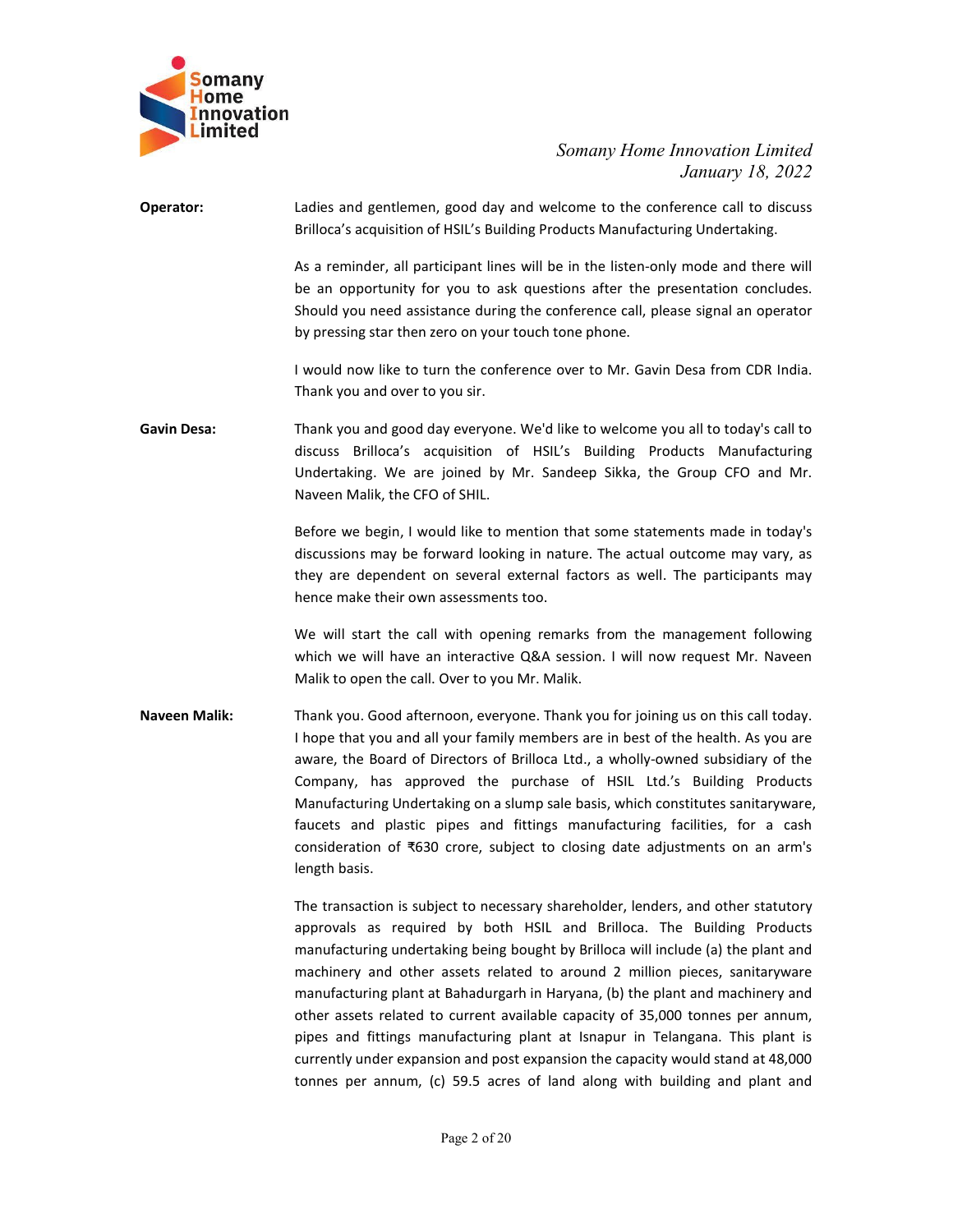

Somany Home Innovation Limited<br>January 18, 2022<br>Ilion pieces, sanitaryware manufacturing<br>leasehold land, along with the building,<br>d other assets related to the 3.7 million nnovation Limited<br>January 18, 2022<br>wware manufacturing<br>ng with the building,<br>ed to the 3.7 million<br>asthan. All related Somany Home Innovation Limited<br>January 18, 2022<br>machinery situated thereon worth 2.2 million pieces, sanitaryware manufacturing<br>plant at Bibinagar in Telangana, and (d) leasehold land, along with the building,<br>pieces fauce Somany Home Innovation Limited<br>January 18, 2022<br>machinery situated thereon worth 2.2 million pieces, sanitaryware manufacturing<br>plant at Bibinagar in Telangana, and (d) leasehold land, along with the building,<br>plant and ma Somany Home Innovation Limited<br>January 18, 2022<br>plant at Bibinagar in Telangana, and (d) leasehold land, along with the building,<br>plant and machinery situated thereon and other assets related to the 3.7 million<br>pieces fauc Somany Home Innovation Limited<br>January 18, 2022<br>machinery situated thereon worth 2.2 million pieces, sanitaryware manufacturing<br>plant at Bibinagar in Telangana, and (d) leasehold land, along with the building,<br>plant and ma Somany Home Innovation Limited<br>January 18, 2022<br>machinery situated thereon worth 2.2 million pieces, sanitary<br>ware manufacturing<br>plant at Bibinagar in Telangana, and (d) leasehold land, along with the building,<br>pieces fauc Somany Home Innovation Limited<br>January 18, 2022<br>machinery situated thereon worth 2.2 million pieces, sanitary<br>ware manufacturing<br>plant and machinery situated thereon and other assets related to the 3.7 million<br>pieces fauce Somany Home Innovation Limited<br>January 18, 2022<br>plant at Bibinagar in Telangana, and (d) leasehold land, along with the building,<br>plant and machinery situated thereon and other assets related to the 3.7 million<br>pieces fauc Somany Home Innovation Limited<br>
January 18, 2022<br>
machinery situated thereon worth 2.2 million pieces, sanitary<br>ware manufacturing<br>
plant and machinery situated thereon and other assets related to the 3.7 million<br>
pieces f Somany Home Innovation Limited<br>
January 18, 2022<br>
machinery situated thereon worth 2.2 million pieces, sanitary<br>
aplant at Bibinagar in Telangana, and (d) leasehold land, along with the building,<br>
plant and machinery situa Somany Home Innovation Limited<br>
Somany Home Innovation Limited<br>
January 18, 2022<br>
plant at Bibinagar in Telangana, and (d) leasehold land, along with the building.<br>
plant and machinery situated thereon and other assets rel Somany Home Innovation Limited<br>
January 18, 2022<br>
machinery situated thereon worth 2.2 million pieces, santaryware manufacturing<br>
plant at Bibinagar in Telangana, and (d) leasehold land, along with the building.<br>
plant and Somany Home Innovation Limited<br>
January 18, 2022<br>
machinery situated thereon worth 2.2 million pieces, sanitaryware manufacturing<br>
plant at Bibinagar in Telangana, and (d) leasehold land, along with the building,<br>
plant Somany Home Innovation Limited<br>
January 18, 2022<br>
plant at Bibinagar in Telangana, and (a) leasehold land, along with the building.<br>
plant and machinery situated thereon and other assets related to the 3.7 million<br>
plant a

Somany Home Innovation Limited<br>January 18, 2022<br>January 18, 2022<br>plant at Bibinagar in Telangana, and (d) leasehold land, along with the building.<br>plant and machinery situated thereon and other assets related to the 3.7 mi solution and monthine and monthine and monthine in the matter of the method in the method in the say are an information and the sase of the state plant and machinery situated thereon and other assets related to the 3.7 mil by the studied thereon worth 2.2 million pieces, sanitavary rot, 2022<br>plant at Bibinagar in Telangana, and (d) leasehold land, along with the building,<br>plant and machinery situated thereon and other assets related to the 3 machinery situated thereon worth 2.2 million pieces, sanitaryware manufacturing<br>plant at Bibinagar in Telangana, and (d) leasehold land, along with the building.<br>plant and machinery situated thereon and other assets relate plant at Bibinagar in Telangana, and (d) leasehold land, along with the building,<br>plant and machinery stiutated thereon and other assets related to the 3.7 million<br>pieces functers manufacturing plant at Kaharani in Rajasth plant and machinery situated thereon and other assets related to the 3.7 million<br>pieces faucets manufacturing plant at Kaharani in Rajasthan. All related<br>inventories, other assets, business liabilities, employees, permits pleared content methanon and the share with the method of the player of the method of the method of the method of the deal, Brilloca will be taking the entire land and building at the Bahadurgarh and the Isnapur pipe plant of the deal.<br>
As part of the deal, Brilloca will be taking the entire land and building at the<br>
Bahadurgarh and the Isnapur pipe plants on around a 10-year long-term lease,<br>
which is further extendable. That decision has b

of the deal, Brilloca will be taking the entire land and building at the<br>Ashartor of the deal, Brilloca will be taking the netire land a 10-year long-term lease,<br>which is further extendable. That decision has been taken ke As part of the deal, Brilloca will be taking the entire land and building at the Bahadurgarh and the lsnapur pipe plants on around a 10-year long-tem lease, which is further extendable. That decision has been taken keeping Bahadurgarh and the Isnapur pipe plants on around a 10-year long-term lease, which is further extendable. That decision has been taken keeping in perspective, the underlying land cost of these two land parcels, optimizing which is further extendable. That decision has been taken keeping in perspective,<br>the underlying land cost of these two land parecis, o phimizing the cost of<br>acquisition and operating dynamics required for the business. Th the underlying land cost of these two land parcels, optimizing the cost of<br>acquisition and operating dynamics required for the business. The annual rental<br>for these two land abiding pareles would be around 316 crore per an acquisition and operating dynamics required for the business. The annual rental<br>for these two land and building parcels would be around 216 crore per annum.<br>All these facilities are efficiently managed and have further sco Fill these facilities are efficiently managed and have further scope for enhancing<br>efficiencies, as we drive future growth. The current capacity utilization at two<br>sanitaryware plant is around 90%, whereas faucet plant in All these facilities are efficiently managed and have further scope for enhancing<br>efficiencies, as we drive further growth. The current capacity utilization at two<br>sanitaryware plant is around 90%, whereas faucet plant in efficiencies, as we drive future growth. The current capacity utilization at two<br>sanitaryware plant is around 90%, whereas faucte plant in Kaharani is operating<br>at 65% to 67% capacity utilization. For plastic pieges and fi sanitaryware plant is around 90%, whereas faucet plant in Kaharani is operating<br>at 65% to 67% capacity utilization. For plastic pipes and fittings, the Isnapur plant<br>has a current capacity utilization of over 85%. Brilloca at 65% to 67% capacity utilization. For plastic pipes and fittings, the Isnapur plant<br>has a current capacity utilization of over 85%. Brillioca, over the next few years,<br>will evaluate further plans to upgrade and enhance c has a current capacity utilization of over 85%. Brilloca, over the next few years,<br>will evaluate further plans to upgrade and enhance capacities that are aligned to<br>meet the increasing demand for our products in the market will evaluate further plans to upgrade and enhance capacities that are aligned to<br>meet the increasing demand for our products in the market.<br>We are pleased to share that Brilloca is the fastest growing building product<br>com meet the increasing demand for our products in the market.<br>We are pleased to share that Brilloca is the fastest growing building product<br>company in its operating segments. This transaction will have several benefits<br>includ We are pleased to share that Brilloca is the fastest growing building product<br>company in its operating segments. Thii stransation will have several benefits<br>including Brilloca today is entirely dependent on third party ven

company in its operating segments. This transaction will have several benefits including Brilloca today is entirely dependent on third party endors and the incurdistic to discussed and the last two vears have made it imper including Brilloca today is entirely dependent on third party vendors and the acquisition will reducte this dependence. Since Brilloca has aggressive growth plans, it is not prudent to outsource the entire manufacturing. T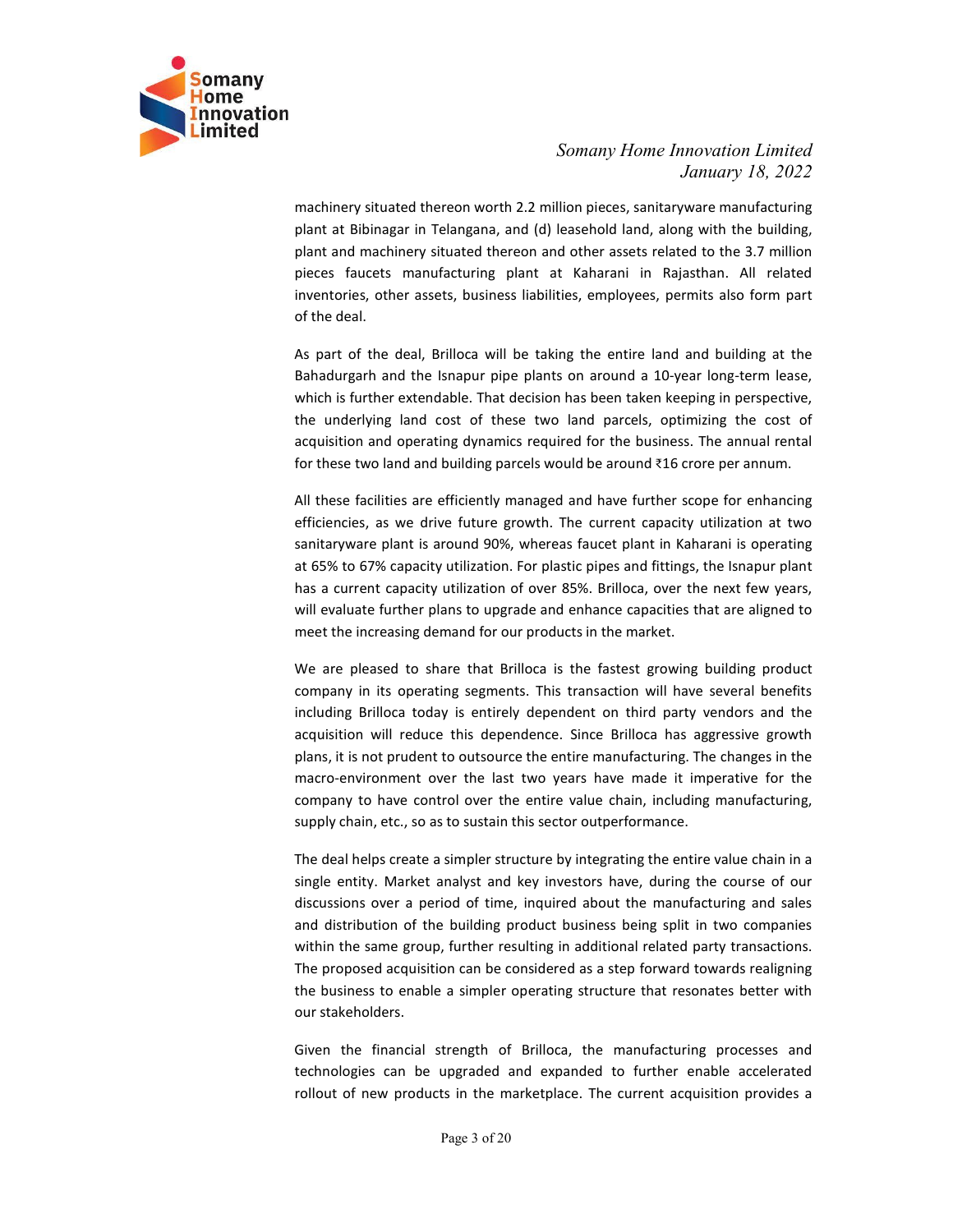

Somany Home Innovation Limited<br>January 18, 2022<br>For growth. This operating integration<br>t synergies in the operations, resulting in<br>a period of time. Additionally, this will nnovation Limited<br>January 18, 2022<br>pperating integration<br>erations, resulting in<br>Additionally, this will<br>len for management Somany Home Innovation Limited<br>January 18, 2022<br>platform, which we will further leverage for growth. This operating integration<br>will also provide manufacturing to market synergies in the operations, resulting in<br>better eff Somany Home Innovation Limited<br>January 18, 2022<br>platform, which we will further leverage for growth. This operating integration<br>will also provide manufacturing to market synergies in the operations, resulting in<br>better eff Somany Home Innovation Limited<br>January 18, 2022<br>platform, which we will further leverage for growth. This operating integration<br>will also provide manufacturing to market synergies in the operations, resulting in<br>better eff Somany Home Innovation Limited<br>January 18, 2022<br>platform, which we will further leverage for growth. This operating integration<br>will also provide manufacturing to market synergies in the operations, resulting in<br>better eff Somany Home Innovation Limited<br>January 18, 2022<br>January 18, 2022<br>Whilalso provide manufacturing to market synergies in the operations, resulting in<br>better efficiencies being delivered over a period of time. Additionally, t Somany Home Innovation Limited<br>January 18, 2022<br>January 18, 2022<br>platform, which we will further leverage for growth. This operating integration<br>will also provide manufacturing to market synergies in the operations, result Somany Home Innovation Limited<br>January 18, 2022<br>January 18, 2022<br>Will also provide manufacturing to market synergies in the operations, resulting in<br>better efficiencies being delivered over a period of time. Additionally,

Somany Home Innovation Limited<br>
January 18, 2022<br>
platform, which we will further leverage for growth. This operating integration<br>
will also provide manufacturing to market synergies in the operations, resulting in<br>
better Somany Home Innovation Limited<br>
January 18, 2022<br>
January 18, 2022<br>
January 18, 2022<br>
Sulting in the solution of metals of the compliance and administrative burden for management<br>
significantly reduce the compliance and ad Somany Home Innovation Limited<br>January 18, 2022<br>January 18, 2022<br>will also provide manufacturing to market synergies in the operations, resulting in<br>better efficiencies being delivered over a period of time. Additionally, Somany Home Innovation Limited<br>
I January 18, 2022<br>
platform, which we will further leverage for growth. This operating integration<br>
will also provide manufacturing to market synergies in the operation, resulting in<br>
bette Somany Home Innovation Limited<br>January 18, 2022<br>Jahtform, which we will further leverage for growth. This operating integration<br>will also provide manufacturing to market synergies in the operations, resulting in<br>better ef Somany Home Innovation Limited<br>January 18, 2022<br>Jaltform, which we will further leverage for growth. This operating integration<br>will also provide manufacturing to market synergies in the operations, resulting in<br>belter eff Somany Home Innovation Limited<br>January 18, 2022<br>will also provide manufacturing to market synergies in the operations, resulting in<br>better efficiencies being delivered over a period of time. Additionally, this will<br>signifi Sommary *Liome* Informary *Liome* Information *Liomitorial*<br>Information *Liomitorial*<br>Interaction and Faultary 18, 2022<br>Insternal also provide manufacturing to market synergies in the operations, resulting in<br>better effici platform, which we will further leverage for growth. This operation will also provide manufacturing to market synergies in the operations, resulting in better efficiencies being delivered over a period of time. Additional platform, which we will further leverage for growth. This operating integration will also provide manufacturing to market synergies in the operations, resulting in beheter efficiencies being delivered over a period of time will also provide manufacturing to market synergies in the operations, resulting in<br>better efficiencies being delivered over a period of time. Additionally, this will<br>isginificantly reduce the compliance and administrative better efficiencies being delivered over a period of time. Additionally, this will<br>significantly reduce the compliance and administrative burden for management<br>of both companies with respect to the related party transactio significantly reduce the compliance and administrative burden for management<br>of both companies with respect to the related party transactions under Indian<br>the terms of financial matrices, the transaction will add manufactu In terms of minimals and the reacted purchase of the Building many interest and the Company's EBITDA. Based on current market conditions, we expect this will initially result in incremental EBITDA margin in Brilloca of aro In terms of financial matrices, the transaction will add manufacturing margin to<br>the Company's EBITDA. Based on current market conditions, we expect this will<br>initially result in incremental EBITDA margin in Brilloca of ar In terms of financial matrices, the transaction will add manufacturing margin to<br>the Company's EBITDA. Based on current market conditions, we expect this will<br>initially result in incremental EBITDA margin in Brilloca of ar the Company's EBITDA. Based on current market conditions, we expect this will initially result in incremental EBITDA margin in Brillico a draound 3%, with further enhancement to around 5% over the next few years. We plan t

meany creates the nearct that the real standard means the question of the meat few years. We plan to finance the transaction by a debt of around 350 crore to ₹560 crore in Brilloca and balance transaction by a debt of arou transaction by a detect of action and bottome to Solutione in Brilloca and basineses and actions and actions and the current business scenario, a large part of the debt, specific to this transaction will be repaid in the n part of the debt, specific to this transaction will be repaid in the next 3-4 years.<br>
In the sanitraryware and faucets business, we have performed well in a<br>
challenging marco environment. In the pipes business, we are the

- ahead.
- audible?
- 
- challenging macro environment. In the pipes business, we are the fastest growing<br>player in the country. The acquisition of the BPD manufacturing undertaking from<br>HSIL will only add to this momentum and enable us to deliver FISIL will only add to this momentum and enable us to deliver faster and<br>
sustained growth. Even post the transaction, our ROCE, the Return on Capital<br>
Employed, for the Brilloca will be in excess of 25%.<br>
In conclusion, I sustained growth. Even post the transaction, our ROCE, the Return on Capital<br>Employed, for the Brilloca will be in excess of 25%.<br>In conclusion, I would like to reiterate that the proposed purchase of the Building<br>Product Employed, for the Brilloca will be in excess of 25%.<br>
In conclusion, I would like to reiterate that the proposed purchase of the Building<br>
Product Division Manufacturing Undertaking of HSIL is a compelling step towards<br>
gr In conclusion, I would like to reiterate that the proposed purchase of the Building<br>Product Division Manufacturing Undertaking of HSIL is a compelling step towards<br>growth and we believe it will provide both immediate as we In conclusion, I would like to reiterate that the proposed purchase of the Building<br>Product Division Manufacturing Undertaking of HSLI is a compelling step towards<br>growth and we believe it will provide both immediate as we Product Division Manufacturing Undertaking of HSIL is a compelling step towards<br>growth and we believe it will provide both inmediate as well as long-term<br>benefits enabling SHIL to create incremental and sustained value.<br>No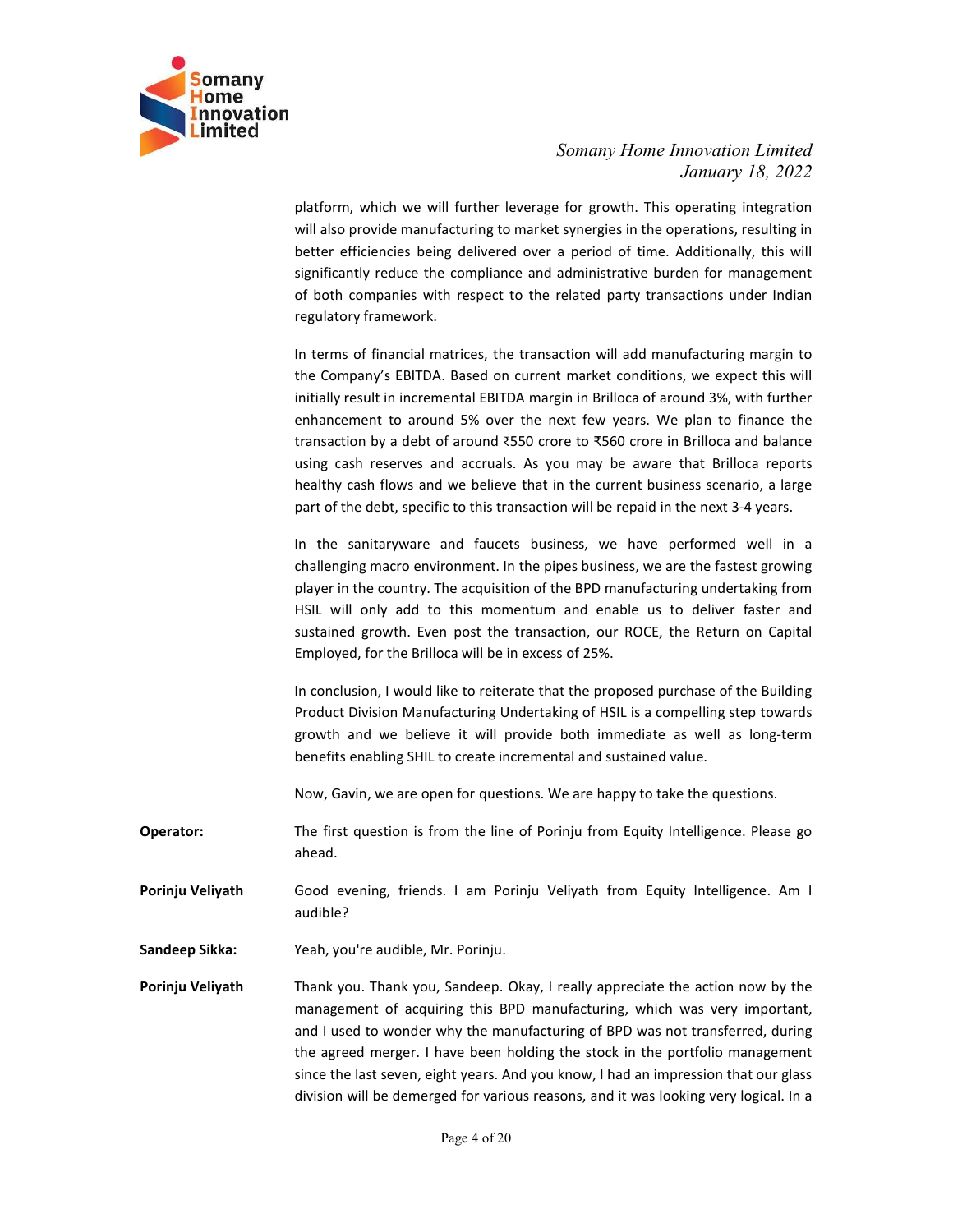

Somany Home Innovation Limited<br>January 18, 2022<br>e, it is like, correcting small mistakes we<br>nanufacturing also along with the glass<br>d the transaction seems to be verv unovation Limited<br>January 18, 2022<br>ng small mistakes we<br>along with the glass<br>seems to be very<br>stransferred at ₹630 Somany Home Innovation Limited<br>January 18, 2022<br>way better late than never, I think, for me, it is like, correcting small mistakes we<br>did in the past by demerging the BPD manufacturing also along with the glass<br>professiona Somany Home Innovation Limited<br>January 18, 2022<br>Way better late than never, I think, for me, it is like, correcting small mistakes we<br>did in the past by demerging the BPD manufacturing also along with the glass<br>division. A Somany Home Innovation Limited<br>January 18, 2022<br>way better late than never, I think, for me, it is like, correcting small mistakes we<br>did in the past by demerging the BPD manufacturing also along with the glass<br>division. A Somany Home Innovation Limited<br>January 18, 2022<br>Way better late than never, I think, for me, it is like, correcting small mistakes we<br>did in the past by demerging the BPD manufacturing also along with the glass<br>division. Somany Home Innovation Limited<br>January 18, 2022<br>January 18, 2022<br>dia in the past by demerging the BPD manufacturing also along with the glass<br>division. Anyways, well and good and the transaction seems to be very<br>profession Somany Home Innovation Limited<br>January 18, 2022<br>did in the past by demerging the BPD manufacturing also along with the glass<br>division. Anyways, well and good and the transaction seems to be very<br>professionally and very sim Somany Home Innovation Limited<br>January 18, 2022<br>did in the past by demerging the BPD manifacturing also along with the glass<br>division. Anyways, well and good and the transaction seems to be very<br>professionally and very sim Somany Home Innovation Limited<br>
January 18, 2022<br>
way better late than never, I think, for me, it is like, correcting small mistakes we<br>
did in the past by demerging the BPD manufacturing also along with the glass<br>
divisio Somany Home Innovation Limited<br>
January 18, 2022<br>
January 18, 2022<br>
did in the past by demerging the BPD manufacturing also along with the glass<br>
division. Anyways, well and good and the transaction seems to be very<br>
profe

Somany Home Innovation Limited<br>
Somany Home Innovation Limited<br>
January 18, 2022<br>
did in the past by demerging the BPD manufacturing also along with the glass<br>
did in the past by demerging the BPD manufacturing also along Somany Home Innovation Limited<br>
January 18, 2022<br>
way better late than never, I think, for me, it is like, correcting small mistakes we<br>
did in the past by demerging the BPD manufacturing also along with the glass<br>
divisio Somany Home Innovation Limited<br>
January 18, 2022<br>
way better late than never, I think, for me, it is like, correcting small mistakes we<br>
did in the past by demerging the BPD manufacturing also along with the glass<br>
divisio Somany Home Innovation Limited<br>
January 18, 2022<br>
did in the past by demerging the BPD manufacturing also along with the glass<br>
did in the past by demerging the BPD manufacturing also along with the glass<br>
division. Anyway Somany Home Innovation Limited<br>January 18, 2022<br>did in the past by demerging the BPD manufacturing atls all mitatakes we<br>did in the past by demerging the BPD manufacturing also along with the glass<br>division. Anyways, well Somany Home Innovation Limited<br>
January 18, 2022<br>
did in the past by demerging the BPD manufacturing also all mistakes we<br>
did in the past by demerging the BPD manufacturing also alloy with the glass<br>
division. Anyways, we or way better late than never, I think, for me, it is like, correcting small mistakes we<br>did in the past by demerging the BPD manufacturing also along with the glass<br>division. Anyways, well and good and the transaction see way better late than never, I think, for me, it is like, correcting small mistakes we<br>did in the past by denreging the BPD manufacturing also along with the glass<br>physicsion. Anyways, well and good and the transaction seem did in the past by demerging the BPD manufacturing also along with the glass<br>division. Anyways, well and good and the transaction serems to be very<br>professionally and very simply done. 2600 crore of revenue is transferred

division. Anyways, well and good and the transaction seems to be very<br>profersionally and very simply done. 8:600 crore of revenue is transferred at 8:500<br>crore the company has acquired. I understand as Naveen was explainin professionally and very simply done. T600 crore of revenue is transferred at T630<br>coror the company has acquired. I understand as Naveen was explaining lithere is<br>no more related party issues and something like a full inte crore the company has acquired. I understand as Naveen was explaining there is<br>no more related party issues and something like a full integration with better<br>margin and you can focus better going forward; that's what I fir no more related party issues and something like a full integration with better<br>margin and you can focus better going forward; that's what I firmly believe.<br>So, I hope the management will continue to keep things simple, tha margin and you can focus better going forward; that's what I firmly believe.<br>So, I hope the management will continue to keep things simple, that is something<br>think the investing community had, or analyst community had some So, I hope the management will continue to keep things simple, that is something<br>
11 think the investing community had, or analyst community had some kind of<br>
apprehension about our company. So, let this be one step forwar So, I hope the management will continue to keep things simple, that is something<br>
a think the investing community had, or analyst community had some kind of<br>
apprehension about our company. So, let this be one step forward I think the investing community had, or analyst community had some kind of<br>apprehension about our company. So, let this be one sete forward towards that<br>keeping things simple and striving to make much better operating marg apprehension about our company. So, let this be one step forward towards that<br>
keeping things simple and striving to make much better operating margins. I used<br>
to always be wondering, now we have got our similarly strong keeping things simple and striving to make much better operating margins. I used<br>to chavys be wondering, now ve have got our similarly strong brands of<br>companies in India, in the similar business, like Astral, Havells, and to always be wondering, now we have got our similarly strong brands of<br>companies in India, in the similar business, like Astral, Havells, and Cera, I would<br>say three companies. In fact, all these three companies are there companies in India, in the similar business, like Astral, Havells, and Cera, I would<br>say three companies. In fact, all these three companies are there in same<br>businesses done in SHIL.<br>So now, Astral is quoting a 12.5 times say three companies. In fact, all these three companies are there in same<br>businesses done in SHIL.<br>So now, Astral is quoting a 12.5 times sales, Havells is quoting a 6.6 times sales,<br>and Cera is at something like 4.5 times businesses done in SHIL.<br>So now, Astral is quotting a 12.5 times sales, Havells is quotting a 6.6 times sales,<br>and Cera is at something like 4.5 times the revenue, whereas SHL is quoting at<br>around 1.3 times sales. I hope t So now, Astral is quoting a 12.5 times sales, Havells is quoting a 6.6 times sales,<br>and Cera is at something like 4.5 times the revenue, whereas SHIL is quoting at<br>around 1.3 times sales. 1 hope this transaction will defin and Crae is at something like 4.5 times the revenue, whereas SHII. Is quoting at the steamed when enducing the gap between this other competitor companies and Somany Home Innovation. But I still believe you know, why ther around 1.3 times sales. I hope this transaction will definitely contribute to reducting the gap betwen this other competitor companies and Somany Home Innovation. But I still believe you know, why there is such a big gap. reducing the gap between this other competitor companies and Somany Home<br>
Innovation. But I still believe you know, why there is such a big gap. So, I just<br>
Involul like to listen to Sandeep Sikka, going forward, how do yo Innovation. But I still believe you know, why there is such a big gap. So, I just<br>would like to listen to Sandep Sikka, going forward, how do you feel, why this<br>kind of a gap is still there in the valuations? It's very imp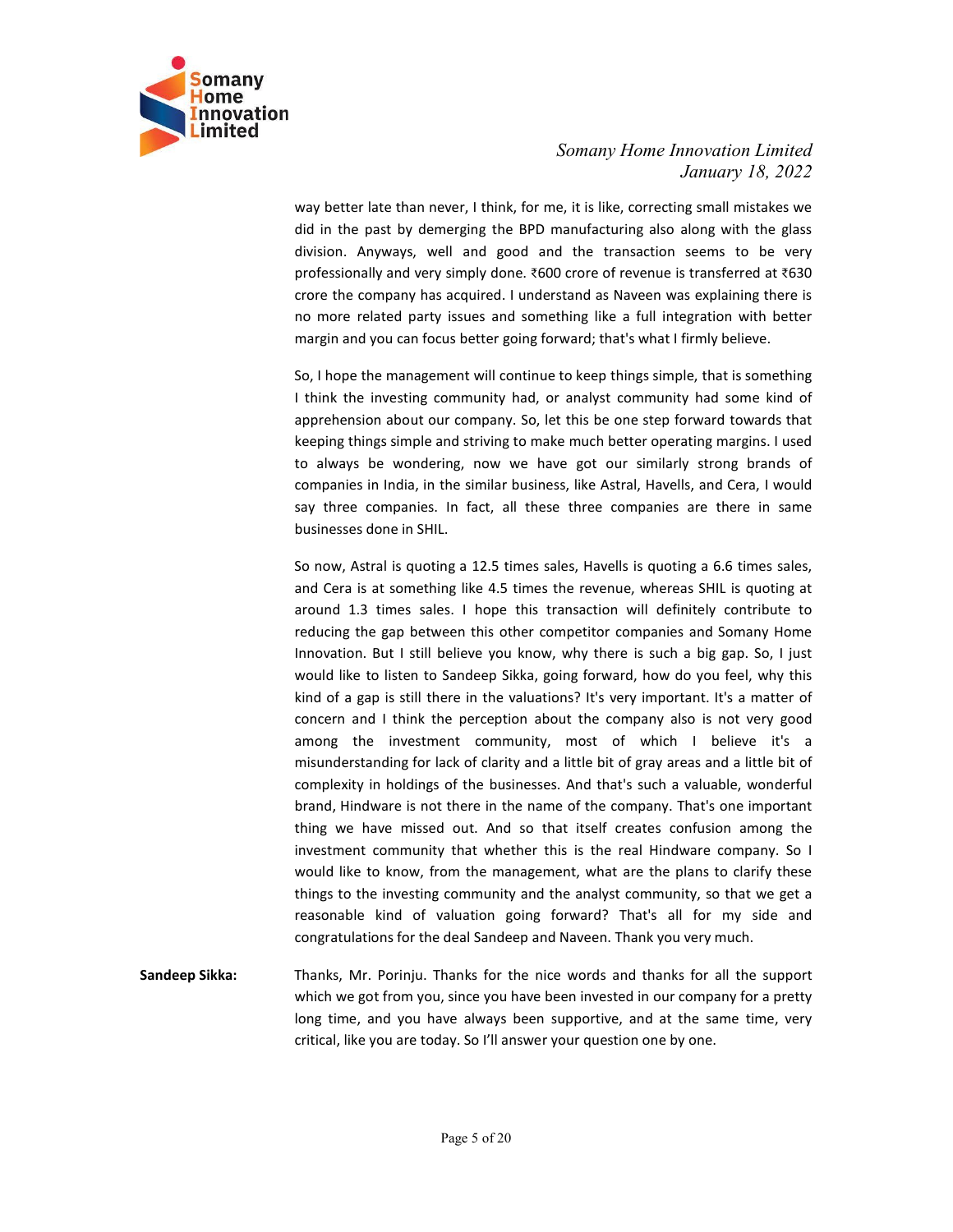

Somany Home Innovation Limited<br>January 18, 2022<br>der this transaction to be a step forward.<br>s back was correct from that particular<br>ch we got from most of you, who have movation Limited<br>January 18, 2022<br>to be a step forward.<br>from that particular<br>st of you, who have<br>and are a series of Somany Home Innovation Limited<br>January 18, 2022<br>We been saying that market should consider this transaction to be a step forward.<br>What we did as a demerger a few years back was correct from that particular<br>perspective. Bas Somany Home Innovation Limited<br>January 18, 2022<br>We been saying that market should consider this transaction to be a step forward.<br>What we did as a demerger a few years back was correct from that particular<br>perspective. Bas Somany Home Innovation Limited<br>January 18, 2022<br>We been saying that market should consider this transaction to be a step forward.<br>What we did as a demerger a few years back was correct from that particular<br>perspective. Bas Somany Home Innovation Limited<br>January 18, 2022<br>We been saying that market should consider this transaction to be a step forward.<br>What we did as a demerger a few years back was correct from that particular<br>perspective. Bas Somany Home Innovation Limited<br>January 18, 2022<br>Ve been saying that market should consider this transaction to be a step forward.<br>What we did as a demerger a few years back was correct from that particular<br>perspective. Bas Somany Home Innovation Limited<br>January 18, 2022<br>January 18, 2022<br>What we did as a demerger a few years back was correct from that particular<br>perspective. Based on the feedback which we got from most of you, who have<br>been a Somany Home Innovation Limited<br>January 18, 2022<br>We been saying that market should consider this transaction to be a step forward.<br>What we did as a demerger a few years back was correct from that particular<br>perspective. Bas Somany Home Innovation Limited<br>January 18, 2022<br>U've been saying that market should consider this transaction to be a step forward.<br>What we did as a demerger a few years back was correct from that particular<br>perspective. B Somany Home Innovation Limited<br>January 18, 2022<br>Urve been saying that market should consider this transaction to be a step forward.<br>What we did as a demerger a few years back was correct from that particular<br>perspective. B Somany Home Innovation Limited<br>
Somany Home Innovation Limited<br>
January 18, 2022<br>
What we did as a demerger a few years back was correct from that particular<br>
perspective. Based on the feedback which we got from most of yo Somany Home Innovation Limited<br>
January 18, 2022<br>
The been saying that market should consider this transaction to be a step forward.<br>
What we did as a demerger a few years back was correct from that particular<br>
perspective Somany Home Innovation Limited<br>January 18, 2022<br>Urve been saying that market should consider this transaction to be a step forward.<br>What we did as a demerger a few years back was correct from that particular<br>perspective. B Somany Home Innovation Limited<br>
January 18, 2022<br>
What we did as a demerger a few years back was correct from that particular<br>
What we did as a demerger a few years back was correct from that particular<br>
perspective. Based Somany Home Innovation Limited<br>January 18, 2022<br>What we did as a demerger a few years back was correct from that particular<br>perspective. Based on the feedback which we got from most of you, who have<br>been attending these ca Somany Home Innovation Limited<br>
January 18, 2022<br>
Vive been saying that market should consider this transaction to be a step forward.<br>
What we did as a demerger a few years back was correct from that particular<br>
perspectiv Vive been saying that market should consider this transaction to be a step forward.<br>What we did as a demerger a few years back was correct from that particular<br>perspective. Based on the feedback which we got from most of y I've been saying that market should consider this transaction to be a step forward.<br>What we did as a demerger a few years back was correct from that particular<br>perspective. Based on the feedback which we got from most of y What we did as a demerger a few years back was correct from that particular<br>perspective. Based on the feedback which we got from most of you, who have<br>been attending these calls we internally deliberated on it, and are a s perspective. Based on the feedback which we got from most of you, who have<br>been attending these calls we internally deiliberated on it, and are a series of<br>steps, which we are going to take on this. This is the first step been attending these calls we internally deliberated on it, and are a series of<br>steps, which we are going to take on this. This is the first step towards acquiring<br>this manufacturing entity. The benefits of this are multi-

steps, which we are going to take on this. This is the first step towards acquiring<br>this manufacturing entity. The benefits of this are multi-fold, as Naveen has<br>already spoken, our reliance on the third parties, eliminati and the spoke about the same that is of the match was the match was the match with the spins around the spins around for the same that diate apply transactions, the financial strength of Brilloca will help us in faster dec

entern, or the many present with the many present with the many intransactions, the financial strength of Brilloca will help us in faster decision making and also significantly reduce the administrative and other burdens.<br> there. Like four transcription of the members of the members of the members of the members.<br>The four or five parameters and the parameters of the burdens.<br>Even from the analyst community side, while analyzing Brilloca or S mething and the anyintentially received withe analying Brilloca or SHIL, they had<br>to simultaneously analyze HSIL, which also had a BPD manufacturing division,<br>because the whole fluctuation in the incoming raw material and Even from the analyst community side, while analyzing Brilloca or SHIL, they had to simultaneously analyze HSIL, which also had a BPD manufacturing division, because the whole fluctuation in the incoming raw material and o to simultaneously analyze HSIL, which also had a BPD manufacturing division,<br>because the whole fluctuation in the incoming raw material and other things<br>would happen at HSIL. So, internally, we strongly feel that this will because the whole fluctuation in the incoming raw material and other things<br>would happen at HSIL. So, internally, we strongly feel that this will add substantial<br>value to the bottom line of the company and over a period of would happen at HSIL. So, internally, we strongly feel that this will add substantial<br>value to the bottom line of the company and over a period of time help the<br>company to accelerate its growth on the top line as such.<br>
No value to the bottom line of the company and over a period of time help the<br>company to accelerate its growth on the top line as such,<br>Now, answering your question in terms of the understanding of the market, our<br>strategy, o market. Now, answering your question in terms of the understanding of the market, our<br>strategy, over the last three- four years has been differentiated from the strategy<br>of the other players in the mind of the people, taking benef strategy, over the last three- four years has been differentiated from the strategy<br>of the other players in the market. It has been more focused on further enriching<br>the Hindware brand in the mind of the people, taking ben of the other players in the market. It has been more focused on further enriching<br>the Hindware brand in the mind of the people, taking benefit of higher brand<br>recall of Hindware in the mind of our consumers to launch more the Hindware brand in the mind of the people, taking benefit of higher brand creal<br>teration of Hindware in the mind of our consumers to launch more products into<br>various categories, which are profitable, and create long-te recall of Hindware in the mind of our consumers to launch more products into<br>various categories, which are profitable, and create long-term sustained value.<br>We spoke about the same things around four or five years back and various categories, which are profitable, and create long-term sustained value.<br>We spoke about the same things around four or five years back and they're all<br>part of our transcripts and you can check the erstwhile HSIL tra We spoke about the same things around four or five years back and they're all<br>part of our transcripts and you can check the erstwhile HSIL transcripts which are<br>there. Like four or five years back, we took a call in two k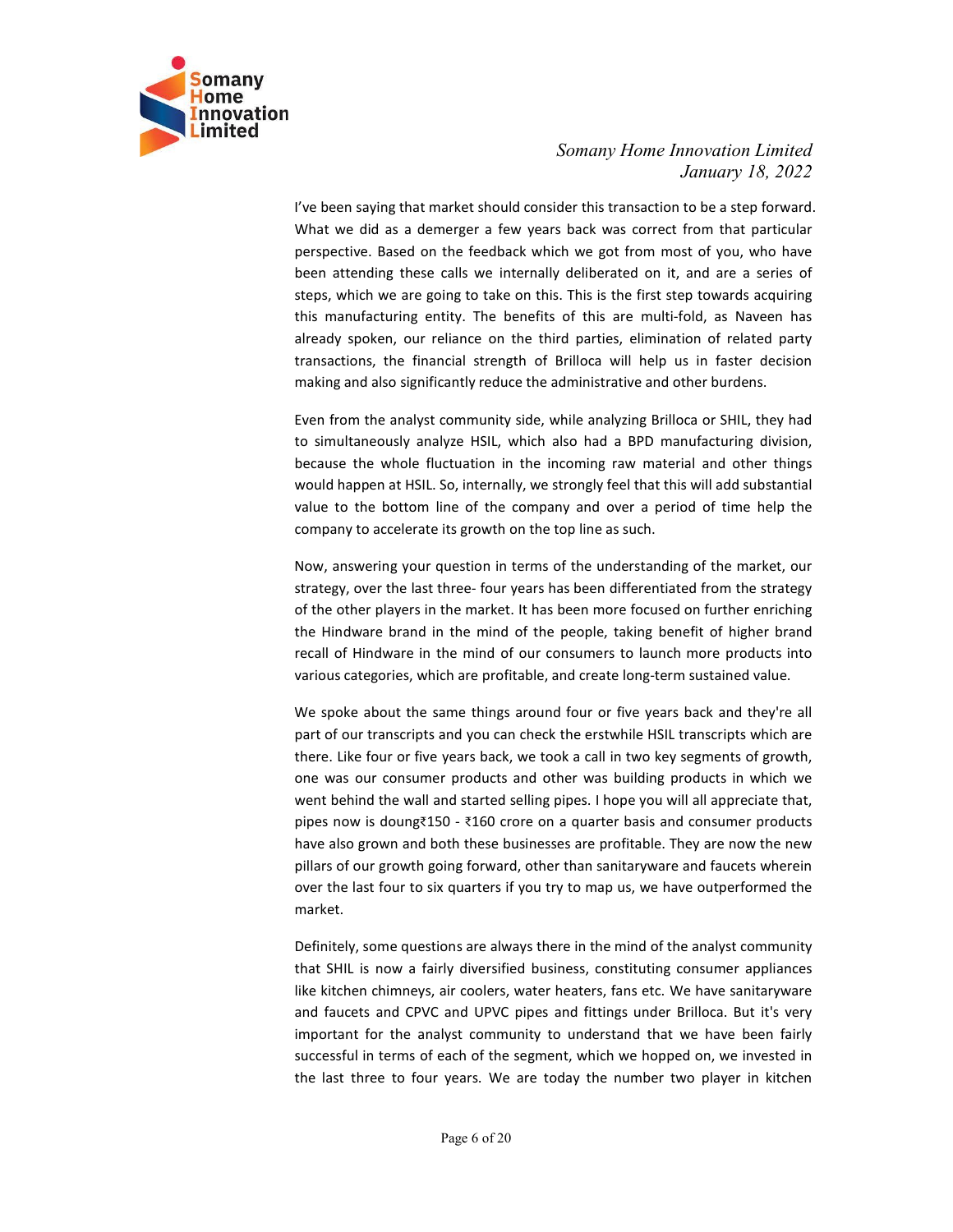

# Somany Home Innovation Limited<br>January 18, 2022<br>uching a good level of turnover in this<br>ss into the mindset of the consumers. nnovation Limited<br>January 18, 2022<br>I of turnover in this<br>of the consumers.<br>Ne are pretty strong

Somany Home Innovation Limited<br>January 18, 2022<br>chimneys and hoods and hobs. And touching a good level of turnover in this<br>segment which symbolizes that our success into the mindset of the consumers.<br>We are an emerging pla Somany Home Innovation Limited<br>January 18, 2022<br>chimneys and hoods and hobs. And touching a good level of turnover in this<br>segment which symbolizes that our success into the mindset of the consumers.<br>We are an emerging pla Somany Home Innovation Limited<br>January 18, 2022<br>Chimneys and hoods and hobs. And touching a good level of turnover in this<br>segment which symbolizes that our success into the mindset of the consumers.<br>We are an emerging pla Somany Home Innovation Limited<br>January 18, 2022<br>Chimneys and hoods and hobs. And touching a good level of turnover in this<br>segment which symbolizes that our success into the mindset of the consumers.<br>We are an emerging pla Somany Home Innovation Limited<br>January 18, 2022<br>Segment which symbolizes that our success into the mindset of the consumers.<br>We are an emerging player in the pipes and fittings sector. We are pretty strong<br>in the Sanitaryw Somany Home Innovation Limited<br>January 18, 2022<br>January 18, 2022<br>Separation Mondal Robs. And touching a good level of turnover in this<br>segment which symbolizes that our success into the mindset of the consumers.<br>We are an Somany Home Innovation Limited<br>January 18, 2022<br>January 18, 2022<br>Segment which symbolizes that our success into the mindset of the consumers.<br>We are an emerging player in the pipes and fittings sector. We are pretty strong Somany Home Innovation Limited<br>
January 18, 2022<br>
chimneys and hoods and hobs. And touching a good level of turnover in this<br>
segment which symbolizes that our success into the mindset of the consumers.<br>
We are an emerging Somany Home Innovation Limited<br>
January 18, 2022<br>
chimneys and hoods and hobs. And touching a good level of turnover in this<br>
segment which symbolizes that our success into the mindset of the consumers.<br>
We are an emerging Somany Home Innovation Limited<br>
Samany Home Innovation Limited<br>
January 18, 2022<br>
segment which symbolizes that our success into the mindset of the consumers.<br>
We are an emerging player in the pipes and fittings sector. We Somany Home Innovation Limited<br>
January 18, 2022<br>
chinneys and hoods and hobs. And touching a good level of turnover in this<br>
segment which symbolizes that our success into the mindset of the consumers.<br>
We are an emerging Somany Home Innovation Limited<br>January 18, 2022<br>Unimneys and hoods and hobs. And touching a good level of turnover in this<br>segment which symbolizes that our success into the mindset of the consumers.<br>We are an emerging pla Somany Home Innovation Limited<br>January 18, 2022<br>Jenimarys and hoods and hobs. And touching a good level of turnover in this<br>segment which symbolizes that our success into the mindset of the consumers.<br>We are an emerging pl Somany Home Innovation Limited<br>January 18, 2022<br>Segment which symbolizes that our success into the mindset of the consumers.<br>We are an emerging player in the pipes and fittings sector. We are pretty strong<br>in the Sanitaryw Somany Home Innovation Limited<br>
January 18, 2022<br>
chimneys and hoods and hobs. And touching a good level of turnover in this<br>
segment which symbolizes that our success into the mindset of the consumers.<br>
We are an emerging January 18, 2022<br>Unimeys and hoods and hobs. And touching a good level of turnover in this<br>segment which symbolizes that our success into the mindset of the consumers.<br>We are an emerging player in the pipes and fittings se chimneys and hoods and hobs. And touching a good level of turnover in this segment which symbolizes that our success into the mindset of the consumers.<br>We are an emerging player in the pipes and fittings sector. We are pre segment which symbolizes that our success into the mindset of the consumers.<br>We are an emerging player in the pipes and fittings sector. We are pretty strong<br>in the Sanitaryware and the faucets sector as well. Our Pipes bu We are an emerging player in the pipes and fittings sector. We are pretty strong<br>in the Sanitaryware and the faucets sector as well. Our Pipes business base is<br>small right now, but the leadership is in the growth, and, our We are an emerging player in the pipes and fittings sector. We are pretty strong<br>in the Sanitaryware and the faucets sector as well. Our Pipes business base is<br>small right now, but the leadership is in the growth, and, our in the Sanitaryware and the faucets sector as well. Our Pipes business base is<br>small right now, but the leadership is in the growth, and, our growth versus the<br>growth of the rest of the industry is higher. We do make a sig small right now, but the leadership is in the growth, and, our growth versus the growth of the rest of the industry is higher. We do make a significant impact in the mind of the consumers. One clear example of this is that growth of the rest of the industry is higher. We do make a significant impact in<br>the mind of the consumers. One clear example of this is that we used to be a<br>pure bathroom brand which people would use in their bathrooms, w the mind of the consumers. One clear example of this is that we used to be a<br>pure bathroom brand which people would use in their bathrooms, whether as a<br>commode or the wash basin and now, people are very happy to cook food

pure bathroom brand which people would use in their bathrooms, whether as a<br>commode or the wash basin and now, people are very happy to cook food on the<br>Hindware hoods and hobs, use chimneys, even dispense water from Hindw brand, have an air cooler of a Hindware brand, so this shows how versatile the<br>Hindware brand is today. And we are harping on it. We are hell bent on achieving<br>the highest growth, which can be possible into this market. We Hindware brand is today. And we are harping on it. We are hell bent on achieving<br>the highest growth, which can be possible into this market. We are pretty<br>eagencisies internally. We have separate business verticals, we hav Uses and mots of our CEOs come and interact with the analyst every quarter on<br>the results.<br>There are significant initiatives which we have undertaken to increase the value<br>of the various businesses we are in. Definitely on Inter are significant initiatives which we have undertaken to increase the value of the various businesses we are in. Definitely one point, Mr. Porinju, as regarding<br>the rationality of the names, we are internally working of the vanous businesses we are in. Deminity one point, Mr. Porinu<sub>l</sub>, as regarding the Board, we will definitely come back to you. What I can tell here is that we are now a very unique company having three distinct go-tothe rationality of the names, we are internality working and once it is approved by<br>the Board, we will definitely come back to you. What I can tell here is that we are<br>now a very unique company having three distinct go-to

ahead.

the board, we will demintely come back to you. What i can tell mere is that we are<br>to way a very unique company having three distinct go-to-market channels, not<br>many companies have. And I'm not saying that these three dis now a very unique company hawing three distinct go-to-market trannels, not<br>many companies have. And I'm not saying that these three distinct market<br>channels are very small channels; in each we have almost 10,000 plus Retai many companes have. And Tm not saying that these three distanct market through that the distant through that the school plus Retail touch points with each channels cincluding more than annual sale of 3400 crore plus, let i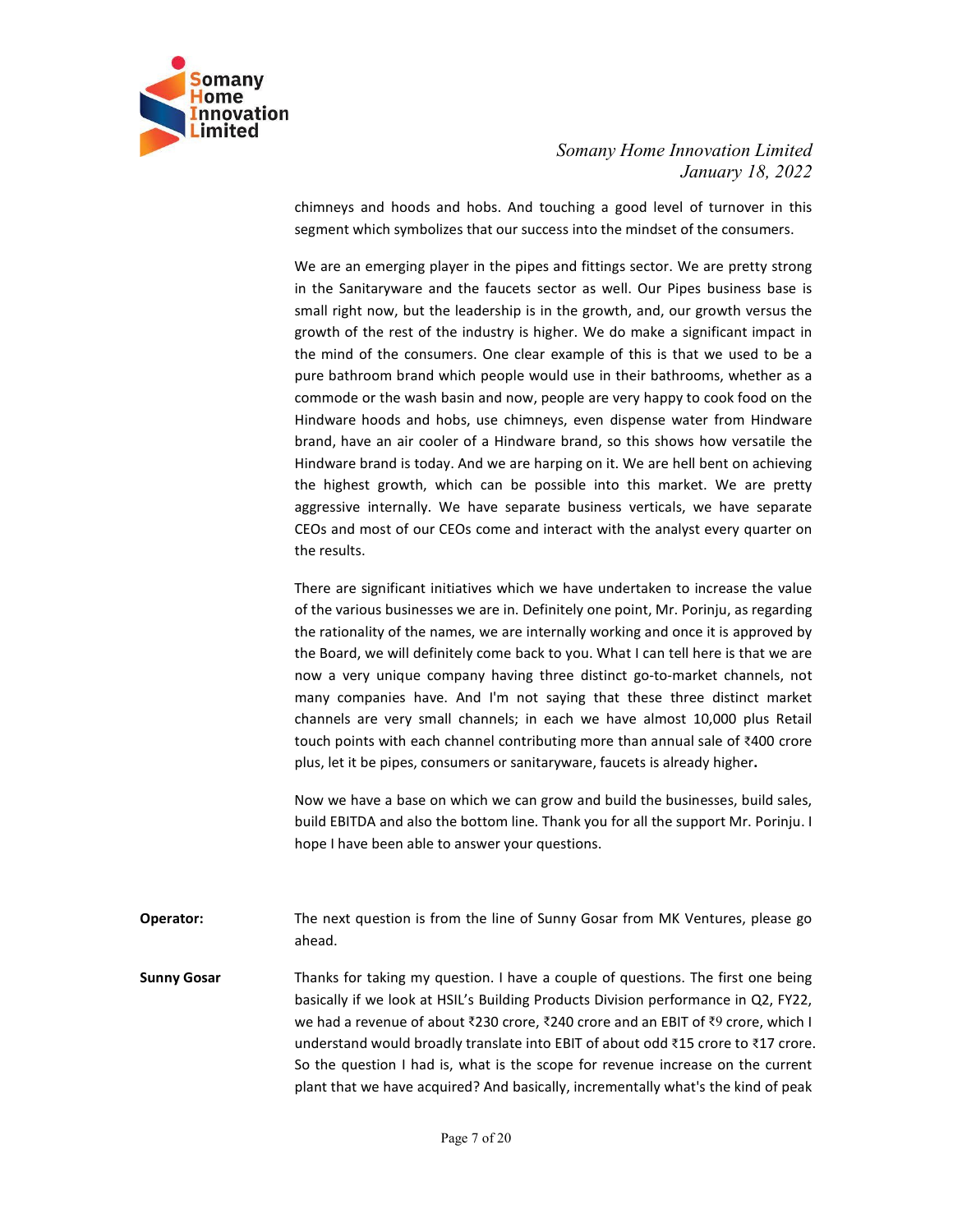

Somany Home Innovation Limited<br>January 18, 2022<br>terly or an annual basis from the current Movation Limited<br>January 18, 2022<br>Assis from the current<br>14 crore, ₹235 crore.

Somany Home Innovation Limited<br>January 18, 2022<br>EBITDA that can be done on a say a quarterly or an annual basis from the current<br>set of facilities that we have acquired?<br>Thanks, Sunny. We has in quarter two a sale of aroun Somany Home Innovation Limited<br>January 18, 2022<br>EBITDA that can be done on a say a quarterly or an annual basis from the current<br>set of facilities that we have acquired?<br>Thanks, Sunny. We has in quarter two a sale of aroun Somany<br>
Somany Home Innovation Limited<br>
Innovation<br>
Innovation<br>
Sandeep Sikka:<br>
Sandeep Sikka:<br>
Thanks, Sunny. We has in quarter two a sale of around ₹234 crore, ₹235 crore.<br>
We feel that based on the current capacities, w Somany Home Innovation Limited<br>January 18, 2022<br>EBITDA that can be done on a say a quarterly or an annual basis from the current<br>set of facilities that we have acquired?<br>Thanks, Sunny. We has in quarter two a sale of arou Somany Home Innovation Limited<br>
Innovation Limited<br>
January 18, 2022<br>
Set of facilities that we have acquired?<br>
Thanks, Sunny. We has in quarter two a sale of around ₹234 crore, ₹235 crore.<br>
We feel that based on the curr

Somany Home Innovation Limited<br>
January 18, 2022<br>
January 18, 2022<br>
EBITDA that can be done on a say a quarterly or an annual basis from the current<br>
set of facilities that we have acquired?<br>
Thanks, Sunny. We has in quart Somany Home Innovation Limited<br>
January 18, 2022<br>
SeBITDA that can be done on a say a quarterly or an annual basis from the current<br>
set of facilities that we have acquired?<br>
Thanks, Sunny. We has in quarter two a sale of Somany Home Innovation Limited<br>January 18, 2022<br>Set of facilities that we have acquired?<br>Thanks, Sunny. We has in quarter two a sale of around ₹234 crore, ₹235 crore.<br>We feel that based on the current capacities, which we Somany Home Innovation Limited<br>
January 18, 2022<br>
Helitties that can be done on a say a quarterly or an annual basis from the current<br>
set of facilities that we have acquired?<br>
Thanks, Sunny. We has in quarter two a sale o Somany Home Innovation Limited<br>January 18, 2022<br>EBITDA that can be done on a say a quarterly or an annual basis from the current<br>set of facilities that we have acquired?<br>Thanks, Sunny. We has in quarter two a sale of aroun Somany Home Innovation Limited<br>
January 18, 2022<br>
2DENTDA that can be done on a say a quarterly or an annual basis from the current<br>
set of facilities that we have acquired?<br>
Thanks, Sunny. We has in quarter two a sale of Somany Home Innovation Limited<br>Insury 18, 2022<br>Set of ficilities that we have a say a quarterly or an annual basis from the current<br>set of ficilities that we have acquired?<br>Thanks, Sunny. We has in quarter two a sale of ar Somany Home Innovation Limited<br>
January 18, 2022<br>
stellar of facilities that we have acquired?<br>
Thanks, Sunny. We has in quarter two a sale of around ₹234 crore, ₹225 crore.<br>
Thanks, Sunny. We has in quarter two a sale of Somany Home Innovation Limited<br>
January 18, 2022<br>
1811TDA that can be done on a say a quarterly or an annual basis from the current<br>
set of facilities that we have acquired?<br>
Thanks, Sunny. We has in quarter two a sale of Sumarapy 18, 2022<br>
Sandeep Sikka:<br>
Sandeep Sikka:<br>
Sandeep Sikka:<br>
Sandeep Sikka:<br>
Sandeep Sikka:<br>
Sandeep Sikka:<br>
Sandeep Sikka:<br>
Sandeep Sikka:<br>
Sandeep Sikka:<br>
And the current reapacties, which we have, we can do 31100 EBITDA that can be done on a say a quarterly or an annual basis from the current<br>set of facilities that we have acquired?<br>Thanks, Sunny. We has in quarter two a sale of around 3234 crore, 3235 crore.<br>We feel that based on Sandeep Sikka: Thanks, Sumw, We has in quarter two a sale of around 2234 crore, 2235 crore.<br>Thanks, Sumw, We has in quarter two a sale of around 2234 crore, 2235 crore.<br>We feel that based on the current capacities, which w Thanks, Sunny. We has in quarter two a sale of around ₹234 crore, ₹235 crore.<br>We feel that based on the current capacities, which we have, we can do ₹1100<br>crore to ₹1200 crore of sales, based on the current market conditio The capacity of the capacity and the current capacities, which we have, we can do ₹1100 crore to ₹1200 crore of sales, based on the current market conditions, and on the current pricing of input materials.<br>
As Naveen also crore to 3200 crore or 53ies, basical mannet market conditions, and on the current pricing of input materials.<br>
As Naveen also spoke in the opening remarks that the piese plant which has a capacity of 35,000 tonnes per an current pricing of input materiais.<br>
As Naveen also spoke in the opening remarks that the pipes plant which has a<br>
capacity of 35,000 tonnes per annum is under expansion, and we feel that by 31st<br>
March 2022, major part of As Naveen also spoke in the opening remarks that the pipes plant which has a<br>capacity of 35,000 tonnes per annum is under expansion, and we feel that by 31st<br>March 2022, major part of this expansion will be completed and t whence word to understand and the experime what is the deparation, and we feel that by 31st March 2022, major part of this expansion will be completed and then we will March 2022, major part of this expansion will be comp

- 
- 
- exercit, or solvective contraction of the borrowing cost on the debt that we will have an incremental capacity. Any incremental costs after 30th of September 2021, are more the based on the capital work in progress status mave an incremental capacity. Any incremental costs after 30th of September<br>2021, around 350 crore, we may have to pay more because our valuations are<br>2021, around 350 crore, we may have to pay more because our valuations Example the methement repoter,  $y_1$ ,  $y_2$ ,  $y_2$ ,  $y_3$ ,  $y_4$ ,  $y_5$ ,  $y_5$ ,  $y_6$ ,  $y_7$ ,  $y_8$ ,  $y_7$ ,  $y_8$ ,  $y_7$ ,  $y_8$ ,  $y_8$  and  $y_9$  and  $y_9$  and  $y_9$  for the capital work in progress status as on 30th Septem besed on the capital work in progress status is on 30th beperance 7.021. We relate that a incremental part of the capacity coming into play.<br>
Sunny Gosar Right. And that would what translates into about 7%, 8% EBITDA margi
- that it can incrementally go from here too easily to a level of t21400 crore to<br>
21450 crore, with the incremental pipe capacity coming into play.<br>
Need of revenue?<br>
Yee, a slight improvement in EBITDA margins will happen extasu crore, with the incremential pipe capacity coming into play.<br>
Right. And that would what translates into about 7%, 8% EBITDA margin at that<br>
level of revenue?<br>
Yes, a slight improvement in EBITDA margins will happen Right. And that would what translates into about 7%, 8% EBITDA margin at that<br>tevel of revenue?<br>Yes, a slight improvement in EBITDA margins will happen because some of the<br>factory costs, which are fixed costs get a portion bevel of revenue?<br>
bevel of revenue?<br>
Yes, a slight improvement in EBITDA margins will happen because some of the<br>
fractory costs, which are fixed costs get a portion on to the higher. We feel that as<br>
the capacity utiliz increment in EBITDA margins will happen because some of the Yes, a slight thropworent in EBITDA margins will happen because some of the factory costs, which are fixed costs get a portion on to the higher. We feel that as t Yes, a slight improvement in EBITDA margins will happen because some of the<br>factory costs, which are fixed costs get a portion on to the higher. We feel that as<br>the capacity utilization increases, we can have around 7% to factory costs, which are fixed costs get a portion on to the higher. We feel that as<br>the capacity utilization increases, we can have around 7% to 8% margins on this.<br>Got it. And the second part of my question is basically the capacity utilization increases, we can have around 7% to 8% margins on this.<br>Got it. And the second part of my question is basically out of this ₹630 crore that<br>you may end up paying by March 2022, what would be the po Got it. And the second part of my question is basically out of this ₹630 crore that<br>you may end up paying by March 2022, what would be the portion of assets<br>acquired and what would be the portion of working capital acquire Got it. And the second part of my question is basically out of this ₹630 crore that<br>you may end up paying by March 2022, what would be the portion of assets<br>acquired and what would abe the portion of working capital acquir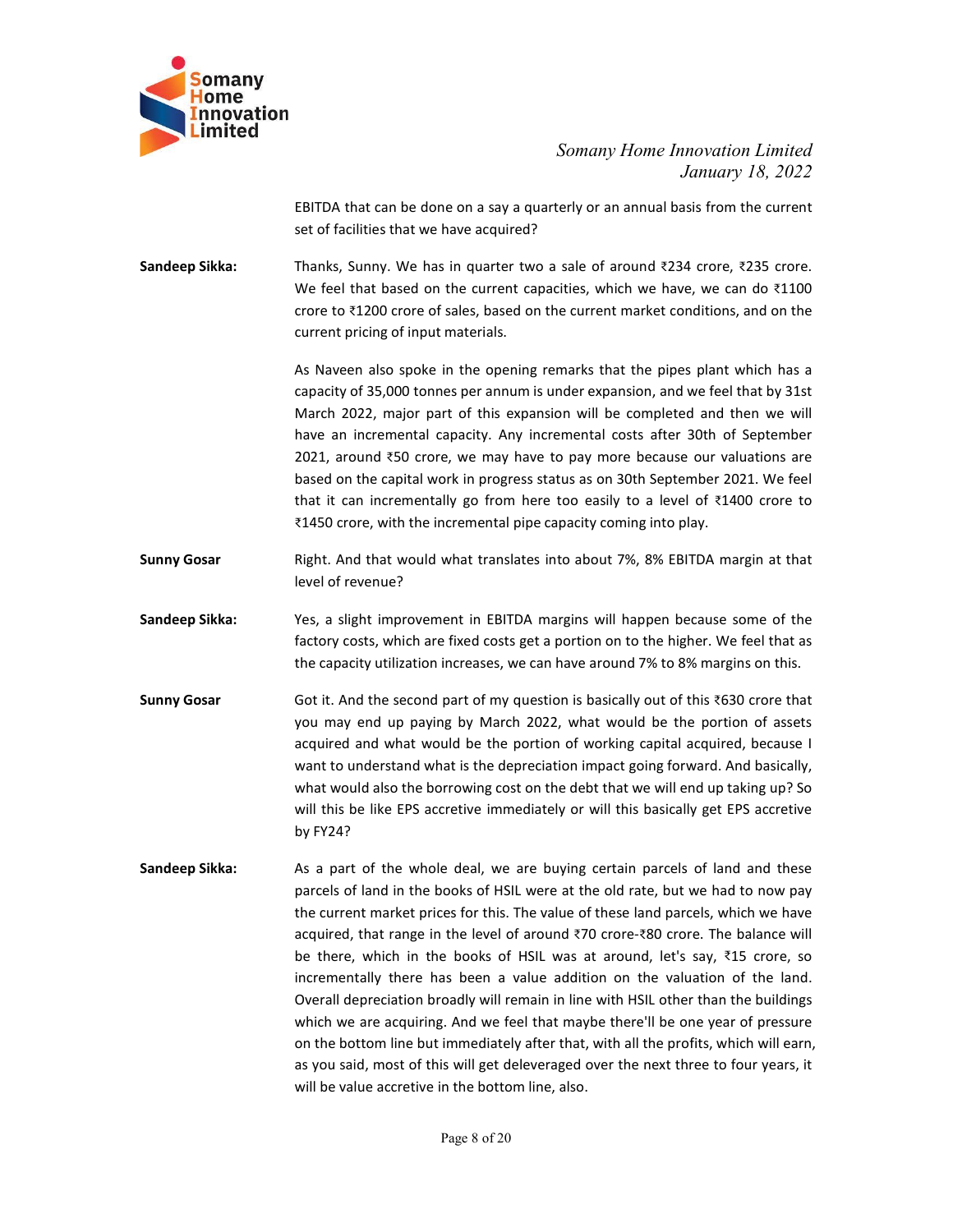

| iomany<br><b>lome</b><br><b>Innovation</b><br>.imited<br><b>Sunny Gosar</b> | Somany Home Innovation Limited                                                                                                                                        |
|-----------------------------------------------------------------------------|-----------------------------------------------------------------------------------------------------------------------------------------------------------------------|
|                                                                             |                                                                                                                                                                       |
|                                                                             |                                                                                                                                                                       |
|                                                                             |                                                                                                                                                                       |
|                                                                             |                                                                                                                                                                       |
|                                                                             |                                                                                                                                                                       |
|                                                                             | January 18, 2022                                                                                                                                                      |
|                                                                             | Right. And basically, what would be the borrowing cost that we are looking at?                                                                                        |
| Sandeep Sikka:                                                              | Right now in HSIL, most of our long term loans are in a range of around 6.5%,                                                                                         |
|                                                                             | working capital is in a range of 5% to 5.5%, and similar level of interest rates. We<br>feel that Brilloca will also fund long term loans at around 6.5% and working  |
|                                                                             | capital is cheaper. In the $\overline{6}30$ crore, there is a net working capital of odd $\overline{6}180$                                                            |
|                                                                             | crore, which is being passed on to Brilloca from HSIL. And over a period of time,                                                                                     |
|                                                                             | we'll optimize this working capital also, because right now, we have two different<br>organizations maintaining two different working capital, and it will also bring |
|                                                                             | efficiencies over a period of time.                                                                                                                                   |
| Operator:                                                                   | The next question is from the line of Vineeth Gala from Monarch Network, please                                                                                       |
|                                                                             | go ahead.                                                                                                                                                             |
| <b>Vineeth Gala:</b>                                                        | Sir, at the outset, congratulations on a good transaction. So post transaction, as                                                                                    |
|                                                                             | we have articulated the margins in the building products should directionally go<br>up right?                                                                         |
| Sandeep Sikka:                                                              | Yes.                                                                                                                                                                  |
|                                                                             |                                                                                                                                                                       |
| <b>Vineeth Gala:</b>                                                        | So, on this, how do you see a long-term guidance that is on FY 25 numbers on the<br>margin front, which was previously at 14% to 16%. So how do you go about that     |
|                                                                             | particular guidance?                                                                                                                                                  |
| Sandeep Sikka:                                                              | With this acquisition, the incremental sales will not be much, although with some                                                                                     |
|                                                                             | efficiencies, faster turnaround, some growth impact will be there. We feel that                                                                                       |
|                                                                             | immediate impact in the coming quarters post acquisition will be of an                                                                                                |
|                                                                             | incremental value of 2.5%- 3% increase in the EBITDA margins, which should<br>further grow higher, to a level of around 4.5% to 5%, with all the production           |
|                                                                             | efficiencies will start coming in with faster utilization of the resources at the                                                                                     |
|                                                                             | factories. We feel that unlocking of the EBITDA value over the next four or five<br>years should be in a range of 4.5% - 5% around.                                   |
| <b>Vineeth Gala:</b>                                                        |                                                                                                                                                                       |
|                                                                             | So that would be over and above our previous guidance of 14% to 16% odd.                                                                                              |
| Sandeep Sikka:                                                              | In the previous guidance we had given, the overall incremental margin, were<br>more towards efficiency. Those margins were more towards better utilization of         |
|                                                                             | operating leverage, so we had given guidance that we should be able to                                                                                                |
|                                                                             | incrementally earn 3% to 4% over the next three to four years. That will be over                                                                                      |
|                                                                             | and above that guidance continues as such. What I'm talking here is more specific<br>to the acquisition we have made here.                                            |
| <b>Vineeth Gala:</b>                                                        | Got it. Sir, and also if you can articulate the Capex need for SHIL over next three                                                                                   |
|                                                                             | years, given that the capacity that we have acquired, especially for the faucets                                                                                      |
|                                                                             | Page 9 of 20                                                                                                                                                          |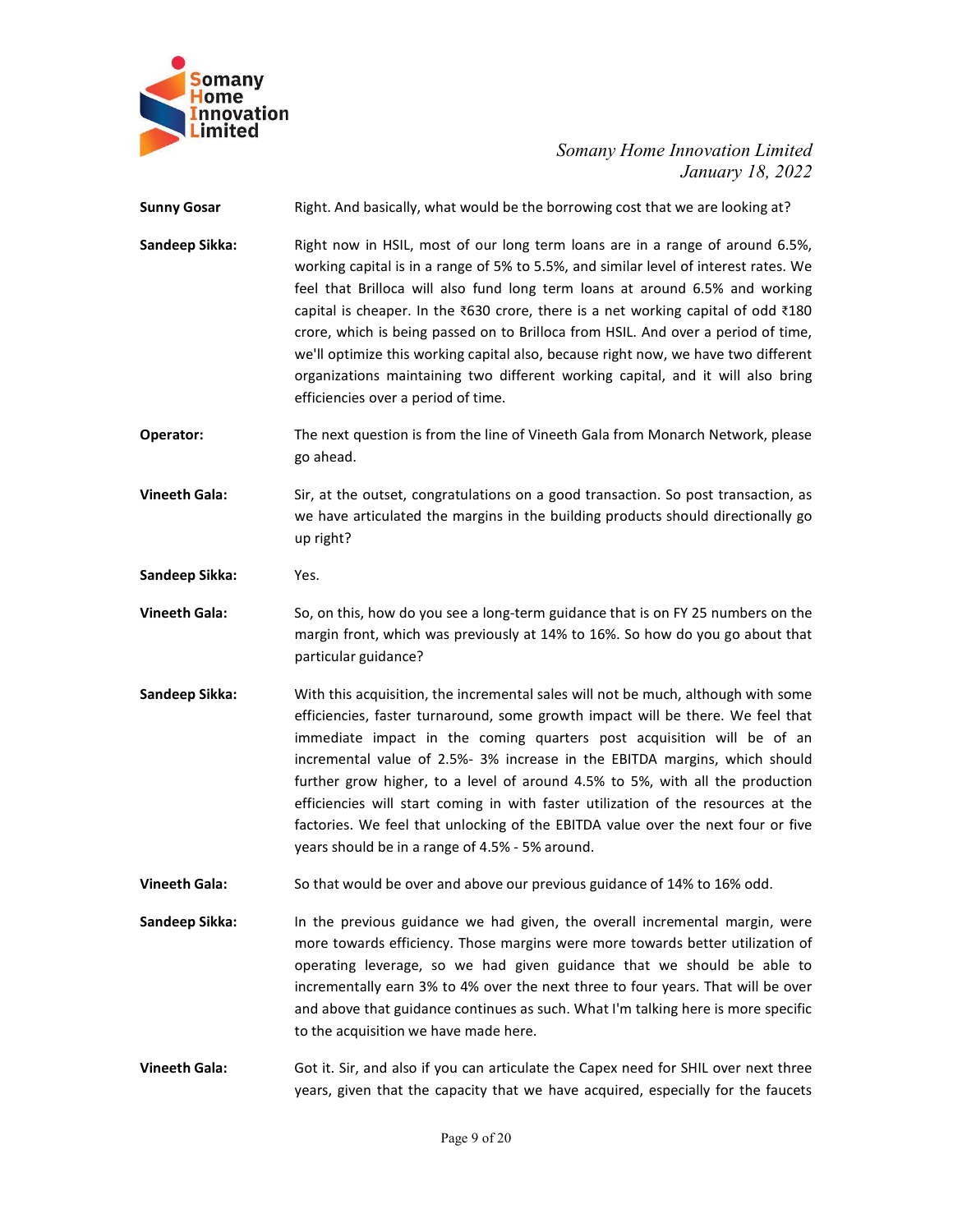

Somany Home Innovation Limited<br>January 18, 2022<br>sher utilization. So, can you quantify the<br>pover next two to three years? nnovation Limited<br>January 18, 2022<br>can you quantify the<br>nree years?<br>hould be in range of

Somany Home Innovation Limited<br>January 18, 2022<br>and pipe division, they're already at a higher utilization. So, can you quantify the<br>Capex amount that we are expected to do over next two to three years?<br>If you see a normal Somany Home Innovation Limited<br>January 18, 2022<br>and pipe division, they're already at a higher utilization. So, can you quantify the<br>Capex amount that we are expected to do over next two to three years?<br>If you see a normal Somany<br> **Somany Home Innovation Limited**<br> **Innovation**<br> **Innovation**<br> **Innovation**<br> **Innovation**<br> **Somany Home Innovation Limited**<br> **Sandeep Sikka:**<br>
If you see a normal maintenance CAPEX of such a plant, it should be in r Somany Home Innovation Limited<br>January 18, 2022<br>and pipe division, they're already at a higher utilization. So, can you quantify the<br>Capex amount that we are expected to do over next two to three years?<br>If you see a normal Somany Home Innovation Limited<br>
January 18, 2022<br>
and pipe division, they're already at a higher utilization. So, can you quantify the<br>
Capex amount that we are expected to do over next two to three years?<br>
If you see a no Somany Home Innovation Limited<br>
January 18, 2022<br>
January 18, 2022<br>
and pipe division, they're already at a higher utilization. So, can you quantify the<br>
Capex amount that we are expected to do over next two to three years Somany Home Innovation Limited<br>
January 18, 2022<br>
Capex amount that we are expected to do over next two to three years?<br>
If you see a normal maintenance CAPEX of such a plant, it should be in range of<br>
around ₹25 crore to Somany Home Innovation Limited<br>
January 18, 2022<br>
and pipe division, they're already at a higher utilization. So, can you quantify the<br>
Capex amount that we are expected to do over next two to three years?<br>
If you see a no Somany Home Innovation Limited<br>
January 18, 2022<br>
and pipe division, they're already at a higher utilization. So, can you quantify the<br>
Capex amount that we are expected to do over next two to three years?<br>
If you see a no Somany Home Innovation Limited<br>
January 18, 2022<br>
and pipe division, they're already at a higher utilization. So, can you quantify the<br>
Gapex amount that we are expected to do over next two to three years?<br>
If you see a no Somany Home Innovation Limited<br>
January 18, 2022<br>
and pipe division, they're already at a higher utilization. So, can you quantify the<br>
Capex amount that we are expected to do over next two to three years?<br>
If you see a no Somany Home Innovation Limited<br>January 18, 2022<br>and pipe division, they're already at a higher utilization. So, can you quantify the<br>Capex amount that we are expected to do over next two to three years?<br>If you see a normal Somany Home Innovation Limited<br>
January 18, 2022<br>
and pipe division, they're already at a higher utilization. So, can you quantify the<br>
Capex amount that we are expected to do over next two to three years?<br>
If you see a no Somany Home Innovation Limited<br>January 18, 2022<br>January 18, 2022<br>Capex amount that we are expected to do over next two to three years?<br>If you see a normal maintenance CAPEX of such a plant, it should be in range of<br>around Solution, they're already at a higher utilization. So, can you quantify the Gapex amount that we are expected to do over next two to three years?<br>If you see a normal maintenance CAPEX of such a plant, it should be in rang and pipe division, they're already at a higher utilization. So, can you surfify the<br>Capex amount that we are expected to do over next two to three yers?<br>If you see a normal maintenance CAPEX of such a plant, it should be Sandeep Sikka: If you see a normal maintenance CAPEX of such a plant, it should be in range of<br>around ₹25 crore to ₹35 crore wherein we keep doing debottlenecking and<br>adding new machineires. But we feel that mext 12 to 18 Sandeep Sikka: If you see a normal maintenance CAPEX of such a plant, it should be in range of around  $425$  crore to  $435$  crore wherein we keep doing debottlenceising and adding new machineries. But we feel that lin next The society and the method with the state of the state of the state of the state of the present that the method of a months, as the growth and that a may have to put another small pipe plant across the country. Today we a andding new machineries. But we feel that in next 12 to 18 months, as the growth<br>in pipes is substantial and we are the fastest growing brand the pipes sector<br>today in India we may have to put another small pipe piant ac in pipes is substantial and we are the tastet growing brand the pipes sectory.<br>
Today we are more focused in the state of Telangana. We do almost 1100 plus<br>
SKUs, which is very, very high in the maket and that's one of the today in India we may have to put another small pipe plant across the country.<br>
Today we are more focused in the state of Telangana. We do almost 1100 plus<br>
SKUs, which is very, very high in the market and that's one of th

- SKUs, which is very, very high in the market and that's one of the reasons we<br>have been very successful. But pipes you know being a volume method is mess has a<br>limitation of travel, we may consider over a period of time p have been very successful. But pipes you know being a volumetric business has a<br>limitation of travel, we may consider over a period of time putting up regional<br>pipe plants, which can add value to our penetration into the Ilmitation of travel, we may consider over a period of time putting up regional<br>pipe plants, which can add value to our penetration into the local markets by<br>selling higher pipes along with the fittings. That's one thought pipe plants, which can add value to our penetration into the local markets by<br>selling higher pipes along with the fittings. That's one thought.<br>We feel that once this whole plant comes, our average Capex with the<br>increment selling higher pipes along with the fittings. That's one thought.<br>We feel that once this whole plant comes, our average Capex with the<br>incremental capacity, debottlenecking and everything should be in range from<br>770 crore We feel that once this whole plant comes, our average Capex with the<br>incremental capacity, debottlenecking and everything should be in range from<br>770 crore to 790 crore per annum, as such.<br>So 770 crore to 790 crore per ann incremental capacity, debottlenecking and everything should be in range from<br>
Theeth Gala:<br>
So ₹70 crore to ₹90 crore is excluding the maintenance Capex of ₹25 crore, so?<br>
If you only consider maintenance, it will be ₹25 c 870 crore to 890 crore per annum, as such.<br>
So 870 crore to 890 crore is excluding the maintenance Capex of 825 crore, so?<br>
If you only consider maintenance, it will be 825 crore to 835 crore but if you have<br>
to do an inc Vineeth Gala:<br>
So ₹70 crore to ₹90 crore is excluding the maintenance Capex of ₹25 crore, so?<br>
Sandeep Sikka:<br>
If you only consider maintenance, it will be ₹25 crore to ₹35 crore but if you have<br>
to do an incremental capa If you only consider maintenance, it will be ₹25 crore to ₹35 crore but if you have<br>to do an incremental capacity, whenever we do, we feel that it should be in the<br>range of ₹70 crore to ₹90 crore.<br>Okay, sir. And also this If you only consider maintenance, it will be 225 crore to 335 crore but If you have<br>to do an incremental capacity, whenever we do, we feel that it should be in the<br>range of 370 crore to 390 crore.<br>Okay, sir. And also this range of ₹70 crore to ₹90 crore.<br>
Okay, sir. And also this includes the water heater, any investment in the water<br>
heater JV that we are expected to do over next two to three years.<br> **Sandeep Sikka:**<br>
We can take your ques Okay, sir. And also this includes the water heater, any investment in the water<br>heater JV that we are expected to do over next two to three years.<br>Water heater is separate; this call, we would like to focus on the building
- 
- 
-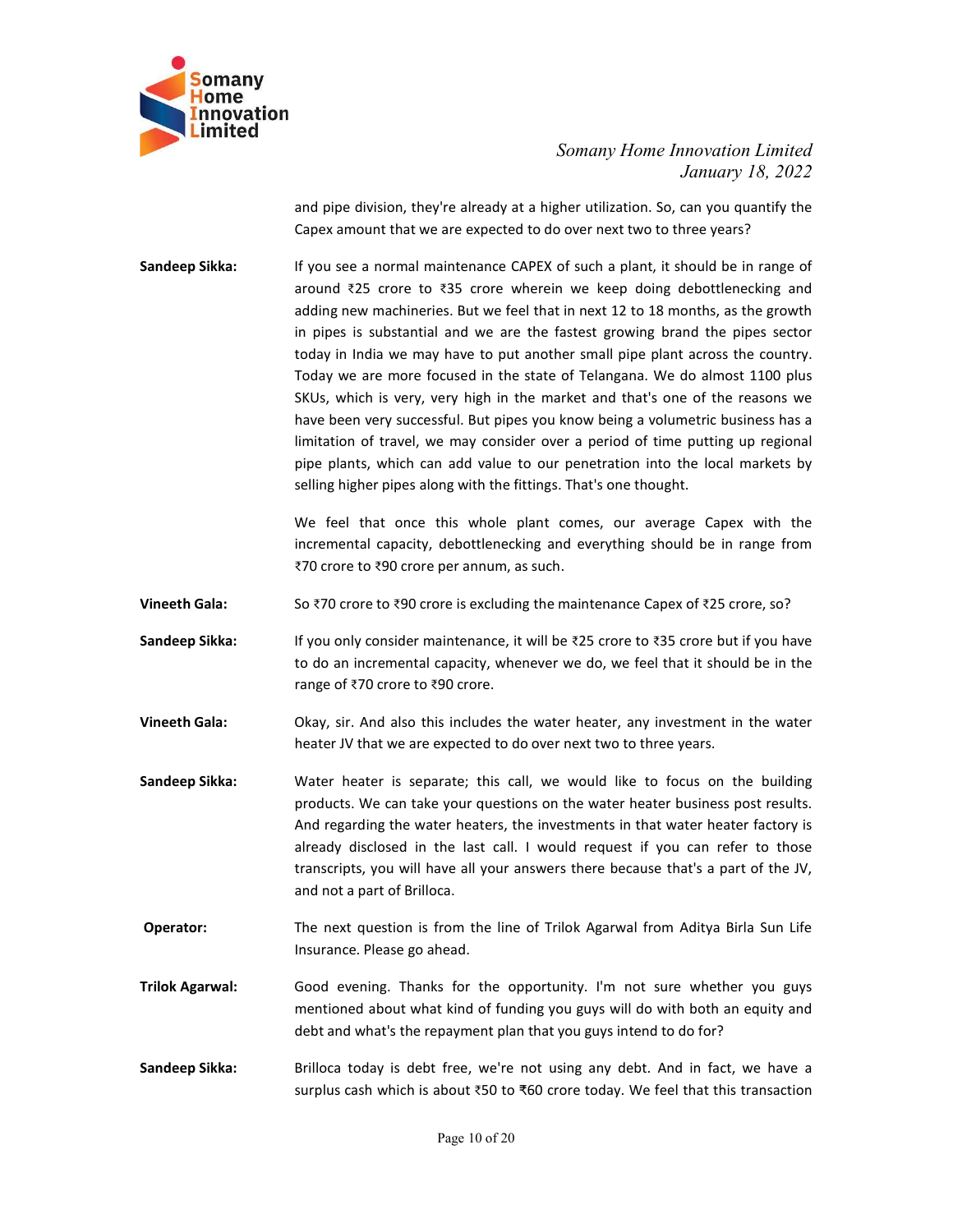

Somany Home Innovation Limited<br>January 18, 2022<br>Ve'll have incrementally ₹40 crore - ₹50<br>Thal margin. These are rough figures, but<br>ncremental debt of around ₹550 crore to nnovation Limited<br>January 18, 2022<br>tally ₹40 crore - ₹50<br>re rough figures, but<br>around ₹550 crore to<br>II get paid off in next Somany Home Innovation Limited<br>January 18, 2022<br>will be completed by March 2022, and we'll have incrementally ₹40 crore - ₹50<br>crore surplus cash and also earn incremental margin. These are rough figures, but<br>\*560 crore an Somany Home Innovation Limited<br>January 18, 2022<br>Will be completed by March 2022, and we'll have incrementally ₹40 crore - ₹50<br>crore surplus cash and also earn incremental margin. These are rough figures, but<br>we feel that w Somany Home Innovation Limited<br>January 18, 2022<br>will be completed by March 2022, and we'll have incrementally ₹40 crore - ₹50<br>crore surplus cash and also earn incremental margin. These are rough figures, but<br>we feel that w Somany Home Innovation Limited<br>January 18, 2022<br>will be completed by March 2022, and we'll have incrementally ₹40 crore - ₹50<br>orcre surplus cash and also earn incremental rargin. These are rough figures, but<br>we feel that Somany Home Innovation Limited<br>January 18, 2022<br>Unil be completed by March 2022, and we'll have incrementally  $\frac{840}{100}$  crore  $\frac{350}{100}$ <br>crore surplus cash and also earn incremental margin. These are rough figures, Somany Home Innovation Limited<br>
January 18, 2022<br>
will be completed by March 2022, and we'll have incrementally *340* crore - *350*<br>
trore surplus cash and also earn incremental margin. These are rough figures, but<br>
we fee Somany Home Innovation Limited<br>January 18, 2022<br>Unitary 18, 2022<br>Scrore surplus cash and also earn incremental margin. These are rough figures, but<br>we feel that we will have to contract an incremental debt of around 8550 line. **Frimmer Somany**<br> **Trinok Agarwal:** Somany *Home Innovation Limited*<br>
Imited<br>
Imited<br>
Imited<br>
Imited<br>
Imited<br>
We feel that we will have to conterat a incremental angin. These are rough figures, but<br>
we feel that we will h Somany Home Innovation Limited<br>
somany Home Innovation Limited<br>
scrore surplus cash and also earn incremental margin. These are rough figures, but<br>
we feel that we will have to contract an incremental debt of around 3550 c Somany Home Innovation Limited<br>
somany Home Innovation Limited<br>
somany 18, 2022<br>
will be completed by March 2022, and we'll have incrementally ₹40 crore - ₹50<br>
rcore surplus cash and also earn incremental margin. These are Somany Home Innovation Limited<br>
Innovation<br>
Limited<br>
January 18, 2022<br>
will be completed by March 2022, and we'll have incrementally 340 crore - 350<br>
crore surplus cash and also earn incremental margin. These are ought fig Somany Home Innovation Limited<br>
January 18, 2022<br>
will be completed by March 2022, and we'll have incrementally 440 crore - \*50<br>
rcroe surplis cash and also earn incremental margin. These are rough figures, but<br>
we feel th Somany Home Innovation Limited<br>
January 18, 2022<br>
strate of strate that we will have incrementally ado crore - x50<br>
strefel that we will have to contract an incremental margin. These are rough figures, but<br>
we feel that we

- 
- bounded by March 2022, and we'll have incrementally 440 crore x50<br>crore surplus cash and also earn incremental margin. These are rough figures, but<br>we feel that we will have to contract an incremental debt of around 3550 or will be completed by March 2022, and we'll have incremental way correct surplus cash and also earn incremental margin. These are rough figures, but we feel that we will have to contract an incremental debt of around 455 will be completed by March 2022, and we'll have incrementally ₹40 crore - ₹50<br>crore surplus cash and also carn incremental margin. These are rough figures, but<br>we feel that we will have to contract an incremental debt of a crore surplus cash and also earn incremental margin. These are rough figures, but<br>we feel that we will have to contract an incremental debt of around ₹550 crore to<br>step crore and we also feel that three-fourths of this de we feel that we will have to contract an incremental debt of around ₹550 crore to<br>
₹560 crore and we also feel that three-fouths of this debt will get paid off in next<br>
three to four years itself, which means the debt we ₹560 crore and we also feel that three-fourths of this debt will get paid off in next<br>three to four years itself, which means the debt we contract for this acquisition<br>with the profits which we earn will get repaid itself three to four years itself, which means the debt we contract for this acquisition<br>with the profits which we earn will get repaid itself. And so at that particular time<br>all these benefits and other things will be highly val transaction. If the Agarwal:<br>
Ine.<br>
Ine.<br>
So I think in one of the response you also mentioned some t180 crore of working<br>
completely from them.<br>
Sandeep Sikka:<br>
When in saying we are debt free, it means that we're not using even long So I think in one of the response you also mentioned some ₹180 crore of working<br>
capital. So, it is an inventory layer mainly because 1 believe you guys are sourcing<br>
sompletely from them.<br>
When I'm saying we are debt fre invention the controllation and the CPVC which we incorrelation of the CPVC with the CPU and the CPUC with a controllation of the CPVC while and not the CPVC which we imported by from them.<br>
When I'm saying we are debt fre commetely from them.<br>
When I'm saying we are debt free, it means that we're not using even bore to the inventories to day, we<br>
scan borrow from our lenders. With all the profits, which we earned in last one<br>
and a half yea Sandeep Sikka: When I'm saying we are debt free, it means that we're not using even long term<br>
loan and not teen working capital loan, but based on the inventories today, we<br>
can borrow from our lenders. With all the prof From a half years to two years. With all the profits, which we earned in last one<br>tan and not even working capital loan, but based on the inventories today, we<br>can borrow from our lenders. With all the profits, which we ea because of the acquisition, the profits, which we earned in last one control of the acquisition by the acquisition of the acquisition of and a half years to two years, we have parked the entire internal accruals in our an can a but it was the two wears, we have parked the entire internal accruals in our borrowing, by way of paying off the short-term debt and the long-term debt, but borrowing, by way of paying off the short-term debt and the expand to the peace of the short-lement methand the tone that the content methand the content methand the hong-term debt, but we can definitely use this. Actual long-term loans would be ranging between ₹350 we can definit
- 
- 
- 
- we can deminitely use that Actual long-term loans would be ranging between 4350<br>scree to 4375 crore. Balance, as 1 told you, we are getting around 4180 crore to<br>4190 crore of working capital also as a part of the deal. Th crore to 43/5 crore. Bialance, as I told you, we are getting around 4280 crore of or expective and the balance if any shortfall is there, we have a surplus working capital limit, which we can utilize to pay off the entire et all go three of working captal also as a part of the etal. Inere will be an<br>incremental borrowing based on that and then balance if any shortfall is there,<br>we have a surplus working capital limit, which we can utilize t Incermental borrowing based on that and then balance if any shortfall is there,<br>then as a surplus working capital limit, which we can utilize to pay off the entire<br>transaction.<br>And what's the inventory that the acquired e we have a surplus working capital limit, which we can utilize to pay off the entire<br>transaction.<br>And what's the inventory that the acquired entity has, as we speak today.<br>The total inventories relating to the CVV which we transaction.<br>
And what's the inventory that the acquired entity has, as we speak today.<br>
The total inventory value as on 30th September is odd ₹260 crore, which includes<br>
inventories relating to the CPVC which we import in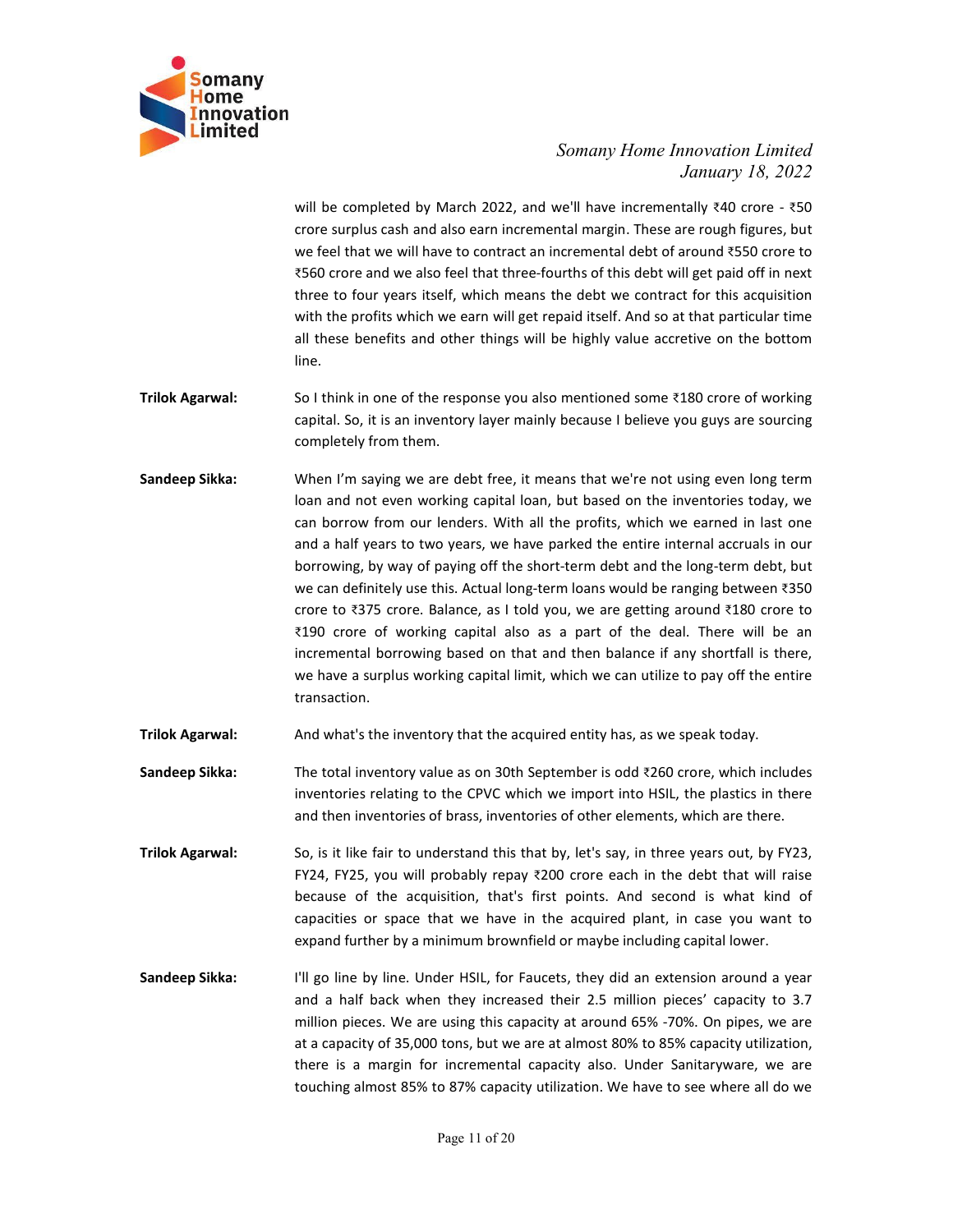

Somany Home Innovation Limited<br>January 18, 2022<br>thin the factories or we may look out<br>twe've put up a plant in a very different<br>turing that local market also for that unovation Limited<br>January 18, 2022<br>pr we may look out<br>nt in a very different<br>narket also for that Somany Home Innovation Limited<br>January 18, 2022<br>have to make additional investment within the factories or we may look out<br>maybe one-two years down the line that we've put up a plant in a very different<br>distinct location s Somany Home Innovation Limited<br>January 18, 2022<br>have to make additional investment within the factories or we may look out<br>maybe one-two years down the line that we've put up a plant in a very different<br>distinct location Somany Home Innovation Limited<br>January 18, 2022<br>have to make additional investment within the factories or we may look out<br>maybe one-two years down the line that we've put up a plant in a very different<br>distinct location s Somany Home Innovation Limited<br>January 18, 2022<br>have to make additional investment within the factories or we may look out<br>maybe one-two years down the line that we've put up a plant in a very different<br>distinct location **Frilok Agarwal:** Somany Iome Innovation Limited<br>
Innovation<br>
Innovation<br>
have to make additional investment within the factories or we may look out<br>
may 18, 2022<br>
have to make additional investment within the factories o Somany Home Innovation Limited<br>January 18, 2022<br>January 18, 2022<br>have to make additional investment within the factories or we may look out<br>maybe one-two years down the line that we've put up a plant in a very different<br>pa Somany Home Innovation Limited<br>January 18, 2022<br>Mawe to make additional investment within the factories or we may look out<br>maybe one-two years down the line that we've put up a plant in a very different<br>distinct location s Somany Home Innovation Limited<br>
January 18, 2022<br>
have to make additional investment within the factories or we may look out<br>
maybe one-two years down the line that we've put up a plant in a very different<br>
distinct locati Somany Home Innovation Limited<br>January 18, 2022<br>have to make additional investment within the factories or we may look out<br>distinct location so that we start capturing that local market also for that<br>distinct location so t Somany Home Innovation Limited<br>
January 18, 2022<br>
have to make additional investment within the factories or we may look out<br>
maybe one-two years down the line that we've put up a plant in a very different<br>
distinct locati Somany Home Innovation Limited<br>January 18, 2022<br>January 18, 2022<br>maybe one-two years down the line that we've put up a plant in a very different<br>distinct location so that we start capturing that local market also for that<br> Somany Home Innovation Limited<br>January 18, 2022<br>January 18, 2022<br>maybe one-two years down the line that we've put up a plant in a very different<br>distinct location so that we start capturing that local market also for that

Somany<br>
Somany Home Innovation<br>
Infinited Somany Home Innovation Limited<br>
Infinited Save to make additional investment within the factories or we may look out<br>
may look out<br>
may look out<br>
may look out<br>
one, And incremental

Somany Home Innovation Invited<br>
Somany Home Invovation Limited<br>
January 18, 2022<br>
have to make additional investment within the factories or we may look out<br>
may look out<br>
may look out<br>
may look out<br>
sure. And incrementall time?

- nave to make additional investment within the factories or we may look out<br>maybe one-two years down the line that we've put up a plant in a very different<br>distinct location so that we start capturing that local market also maye one-two years down the line that we ve put up a plant in a very different<br>distinct location so that we start capturing that local market also for that<br>particular factory.<br>Sure. And incrementally like you mentioned ano distinct location so that we start capturing that local market also for that<br>Barticular factory.<br>Surfactionary and incrementally like you mentioned another ₹70 crore to ₹90 crore rupee<br>of Capex for the bottlenecking, what particular factory.<br>
Sure. And incrementally like you mentioned another 370 crore to 390 crore rupee<br>
of Capex for the bottlenecking, what is the kind of revenue generation that<br>
microme with bottlenecking can generate for Sure. And incrementally like you mentioned another ₹70 crore to ₹90 crore rupee<br>of Capex for the bottlenecking, what is the kind of revenue generation that<br>income with bottlenecking can generate for you guys.<br>Most of this and the mether methane and the more or location and the more of the bottlenecking, what is the kind of revenue generation that income with bottlenecking can generate for you guys.<br>
Most of this Capex can yield a much highe because more the molds which are the molds which are the molds which are the molds which are the molds which are the molds which are the molds by two see the turnover can be much higher because the switch on this is much h meance and bouchceduring can generate. Or you gaype.<br>
Most of this Capex can yield a much higher turnover. Especially in the pipes<br>
Most of this Capex can yield a much higher because the switch on this is<br>
much higher. Inc Most of this Capex can yield a much higher turnover. Especially in the pipes<br>business, if you see the turnover can be much higher because the switch on this is<br>much higher. Incrementally you can easily assume we can do 1.5 40%. Trilok Agarwal:<br>
value of the investment.<br>
Okay. And lastly, if I may, is it like fair to conclude that incrementally now in order<br>
to grow we will probably need to invest to set up either manufacturing. From an<br>
outsourci Okay. And lastly, if i may, is it like fair to conclude that incrementally now in order<br>Okay. And lastly, if i may, is it like fair to conclude that incrementally now in order<br>oto grow we will probably need to invest to se The metal of my wear will probably heed to lnvest to set up either manufacturing. From an outsourcing versus manufacturing what kind of mix do we expect in two years time?<br>
Sandeep Sikka:<br>
Sandeep Sikka:<br>
As you see, we we er sector and methodology metals of things, and the exert in mumelenturing versis time?<br>As you see, we were doing this outsourcing mix of 70:30 on sanitaryware for a<br>pretty long time and we would like to continue. Only thi because the will be the cometa on the balance sheet because of this acquired as such is a sumposed when the balance sheet because on the Chinese market for import if the we would like to reduce our reliance on the Chinese that you see, we were doing this outsourcing mix of 70:30 on sanitaryware for a<br>As you see, we were doing this outsourcing mix of 70:30 on sanitaryware for a<br>pretty long time and we would like to continue. Only thing is th Sandeep Sikka: Hindware brand is already when the chinese maker for improof if the me, we would like to continue. Only thing is that over a period of the any, we were doing and ty to obtis within India. We may go for local plant, we would like to reduce our reliance on the Chinese market for import if any, we were doing and try to do this within India. We may go for local any, we were doing and try to do this within India. We may go for loca miny, we were doing and ty to do this within lindia. We may go for local<br>any, we were doing and ty to do this within lindia. We may go for local<br>development of vendors over a period of time, but outsourcing for sanitary<br>wa why the these borses are ally a controlled the but outsourching for santiary<br>averaginent of vendors over a period of time, but outsourcing for santiary<br>varies and faucets will continue. The Pipe will be more or thess than Experience of each plant and machinery solutions and faucts will continue. The Pipe will be more or less than 100% in-house because most of the molds which are there are in-house for fittings and nobody because most of the
-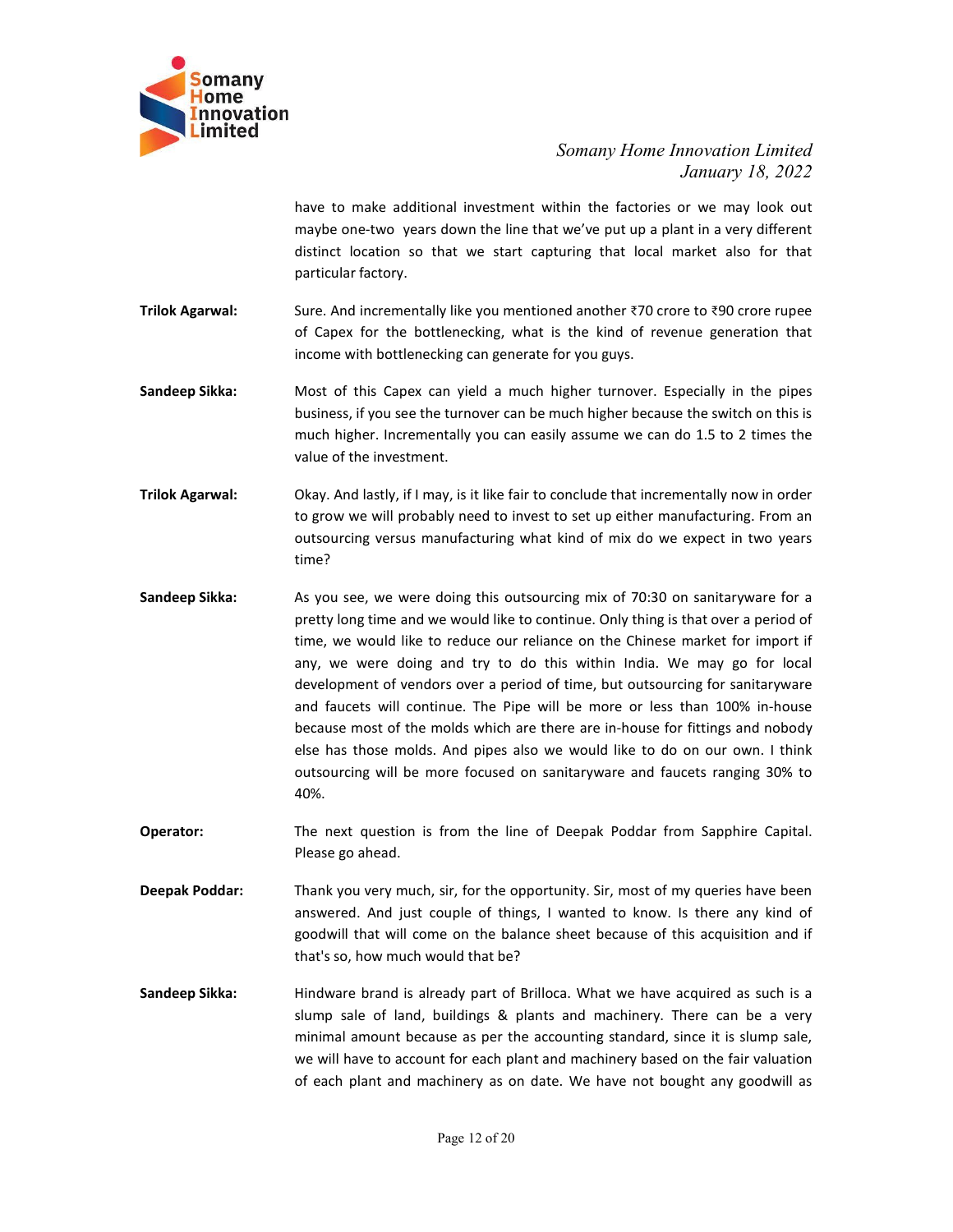

Somany Home Innovation Limited<br>January 18, 2022<br>g along with the deal but we may record<br>based on the final asset by line by line<br>g date. nnovation Limited<br>January 18, 2022<br>al but we may record<br>asset by line by line Somany Home Innovation Limited<br>January 18, 2022<br>such, the manufacturing is already coming along with the deal but we may record<br>maybe ₹1 crore to ₹5 crore of goodwill based on the final asset by line by line<br>valuation once Somany Home Innovation Limited<br>January 18, 2022<br>such, the manufacturing is already coming along with the deal but we may record<br>maybe ₹1 crore to ₹5 crore of goodwill based on the final asset by line by line<br>valuation once Somany Home Innovation Limited<br>January 18, 2022<br>such, the manufacturing is already coming along with the deal but we may record<br>maybe 31 crore to 35 crore of goodwill based on the final asset by line by line<br>valuation once Somany Home Innovation Limited<br>
January 18, 2022<br>
such, the manufacturing is already coming along with the deal but we may record<br>
maybe ₹1 crore to ₹5 crore of goodwill based on the final asset by line by line<br>
Okay, so t Somany Home Innovation Limited<br>
January 18, 2022<br>
such, the manufacturing is already coming along with the deal but we may record<br>
maybe ₹1 crore to ₹5 crore of goodwill based on the final asset by line by line<br>
columns on Somany Home Innovation Limited<br>January 18, 2022<br>such, the manufacturing is already coming along with the deal but we may record<br>maybe ₹1 crore to ₹5 crore of goodwill based on the final asset by line by line<br>valuation onc Somany Home Innovation Limited<br>
January 18, 2022<br>
such, the manufacturing is already coming along with the deal but we may record<br>
maybe <sup>21</sup> crore to <sup>25</sup> crore of goodwill based on the final asset by line by line<br>
valua Somany Home Innovation Limited<br>
January 18, 2022<br>
such, the manufacturing is already coming along with the deal but we may record<br>
maybe ₹1 crore to ₹5 crore of goodwill based on the final asset by line by line<br>
valuation Somany Home Innovation Limited<br>
such, the manufacturing is already coming along with the deal but we may record<br>
maybe ₹1 crore to ₹5 crore of goodwill based on the final asset by line by line<br>
valuation once we do this a

- **Example 19**<br> **Example 11 And Somary Home Innovation Limited**<br> **Example 11 And Somary 18, 2022**<br> **Somary 18, 2022**<br> **Somary 18, 2022**<br> **Somary 18, 2022**<br> **Somary 18, 2022**<br> **Deepak Poddar:**<br> **Okay, so that's very minimal.**
- **Somany**<br> **Somany**<br> **Example 16.1 Interval of the manufacturing is already coming along with the deal but we may record<br>
survey at crore to 75 crore of goodwill based on the final asset by line by line<br>
was the valuation** Deepak Poddar: That's ₹16 crore to ₹17 crore of depreciation. Okay. Yeah, yeah, that's about it. **Example 18** Somany *Home Innited January* 18, 2022<br>
such, the manufacturing is already coming along with the deal but we may record<br>
maybe 11 crore to 15 crore of goodwill based on the final asset by line by line<br>
D
- 
- 
- 
- Such, the manufacturing is already coming along with the deal but we may record<br>
maybe 21 crore to 25 crore of goodwill based on the final asset by line by line<br>
valuation once we do this as on the closing date.<br>
Okay, so such, the manufacturing is already coming along with the deal but we may record<br>maybe ₹1 crore to ₹5 crore of goodwill based on the final asset by line by line<br>valuation once we do this as on the closing date.<br>Okay, so tha valuation once we do this as on the closing date.<br>
Okay, so that's very minimal. And what's the absolute level of depreciation? You<br>
did mention that it would be in line with what is being seen in HSIL. So, what will<br>
be t Okay, so that's very minimal. And what's the absolute level of depreciation? You<br>did mention that it would be in line with what is being seen in HSIL. So, what will<br>be the depreciation in our books for this acquisition?<br>I Okay, so that's very minimal. And what's the absolute level of depreciation? You<br>did mention that it would be in line with what is being seen in HSIL. So, what will<br>be the depreciation in our books for this acquisition?<br>If did mention that it would be in line with what is being seen in HSIL. So, what will<br>be the depreciation in our books for this acquisition?<br>If you see the level of depreciation which was there in HSIL manufacturing was<br>appr Sandeep Sikka: If you see the level of depreciation which was there in HSIL manufacturing was<br>
approx 224 crore per annum. Since we are not taking some buildings along with it,<br>
we feel approx 216 crore to 217 crore of de If you see the level of depreciation which was there in HSIL manufacturing was<br>approx 724 crore per annum. Since we are not taking some buildings along with it,<br>we feel approx ₹18 crore - ₹17 crore of depreciation would fl approx 324 crore per annum. Since we are not taking some buildings along with it,<br>we feel approx 316 crore - 317 crore of depreciation would flow in here as such.<br>That's 316 crore to 317 crore of depreciation. Okay. Yeah, **Deepak Poddar:** That's ₹16 crore to ₹17 crore of depreciation. Okay, Yeah, yeah, that's about it.<br>
Thank you very much and all the best.<br> **Sandeep Sikka:** They are approximate numbers but it will be dependent on the fina That's 316 crore to 317 crore of depreciation. Okay, Yeah, yeah, that's about it.<br>Thank you very much and all the best.<br>They are approximate numbers but it will be dependent on the final valuations,<br>which we do on the allo Sandeep Sikka: They are approximate numbers but it will be dependent on the final valuations,<br>
which we do on the allocation of the slump sale value.<br>
Operator: The next question is from the line of Varun Pattani from Qua They are approximate numbers but it will be dependent on the final valuations,<br>which we do on the allocation of the slump sale value.<br>The next question is from the line of Varun Pattani from Quant Mutual Fund.<br>Please go ah Operator:<br>
The next question is from the line of Varun Pattani from Quant Mutual Fund.<br>
Please go ahead.<br>
Varun Pattani Yeah, hi, thanks for taking my question. Actually, I missed the starting part of the<br>
conversation bec The next question is from the line of Varun Pattani from Quant Mutual Fund.<br>
Please go ahead.<br>
Neah, hi, thanks for taking my question. Actually, I missed the starting part of the<br>
conversation because of closing market ho
- 
- 
- 
- 
- Please go ahead.<br>
Yeah, hi, thanks for taking my question. Actually, I missed the starting part of the<br>
conversation because of closing market hours, so I don't know if my question has<br>
been already answered but I will jus Varun Pattani Yeah, hi, thanks for taking my question. Actually, I missed the starting part of the<br>sonversation because of closing market houns, so I don't know if my question has<br>been already answered but I will just ask. conversation because of closing market hours, so I don't know if my question has<br>been already answered but I will just sak. So can you tell me how much was the<br>delt of the BPD divisions within HSIL?<br>Actually, the allocatio been already answered but I will just ask. So can you tell me how much was the<br>elebt of the BPD divisions within HSIL?<br>Actually, the allocation of debt is done internally on actual basis in HSIL. As such,<br>so the money whic debt of the BPD divisions within HSIL?<br>Actually, the allocation of debt is done internally on actual basis in HSIL. As such,<br>so the money which we pay from here will be utilized by them to pay off their<br>existing term loans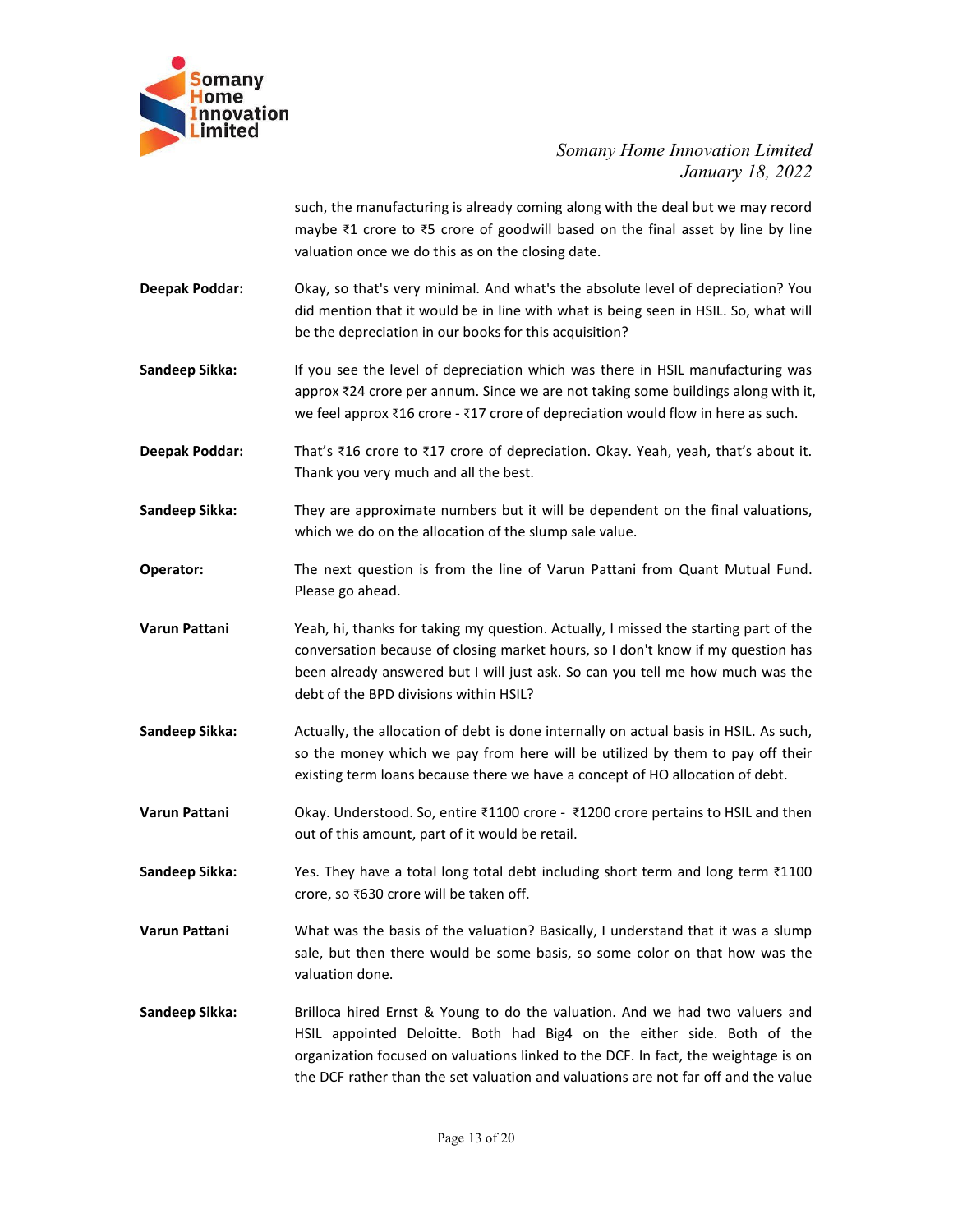

Somany Home Innovation Limited<br>January 18, 2022<br>th the valuations. This is based on the<br>ns. nnovation Limited<br>January 18, 2022<br>This is based on the<br>from Ambit Asset Somany Home Innovation Limited<br>January 18, 2022<br>of ₹630 crore is within the range of both the valuations. This is based on the<br>negotiation between the two organizations.<br>The next question is from the line of Abhishek Vora Somany Home Innovation Limited<br>January 18, 2022<br>January 18, 2022<br>The next question between the two organizations.<br>The next question is from the line of Abhishek Vora from Ambit Asset<br>Management. Please go ahead.<br>Thanks for Somany Home Innovation Limited<br>January 18, 2022<br>January 18, 2022<br>negotiation between the two organizations.<br>The next question is from the line of Abhishek Vora from Ambit Asset<br>Management. Please go ahead.<br>Thanks for the o

- Somany<br>
Innovation<br>
Innovation<br>
Innited<br>
Somany Home Innovation Limited<br>
Somany Home Innovation Limited<br>
January 18, 2022<br>
of ₹630 crore is within the range of both the valuations. This is based on the<br>
negotiation between
- 

Somany<br> **Abhishek Vora:** The opportunity. The opportunity of the opportunity. The opportunity of the opportunity. The opportunity. My first question would be on the sanitaryware<br>
Abhishek Vora: The next question is from th Somany Home Innovation Limited<br>January 18, 2022<br>negotiation between the two organizations.<br>This is based on the<br>necentalism between the two organizations.<br>The next question is from the line of Abhishek Vora from Ambit Asse Somany<br>
Somany Home<br>
Innovation<br>
Instituted<br>
Instituted<br>
Instituted<br>
Somany Home Innovation Limited<br>
January 18, 2022<br>
of ₹630 crore is within the range of both the valuations. This is based on the<br>
negotiation between the Somany Home Innovation Limited<br>
January 18, 2022<br>
another 15% of 2022<br>
another the two organizations.<br>
The next question is from the line of Abhishek Vora from Ambit Asset<br>
Management. Please go ahead.<br>
Thanks for the oppo Somany Home Innovation Limited<br>January 18, 2022<br>of ₹630 crore is within the range of both the valuations. This is based on the<br>negotiation between the two organizations.<br>The next question is from the line of Abhishek Vora Somany Home Innovation Limited<br>January 18, 2022<br>of ₹630 crore is within the range of both the valuations. This is based on the<br>negotiation between the two organizations.<br>The next question is from the line of Abhishek Vora Final Control Control Control Control Control Control Control Control Control Control Control Control Control Control Control Control Control Control Control Control Control Control Control Control Control Control Control Somany Home Innovation Limited<br>January 18, 2022<br>of ₹630 crore is within the range of both the valuations. This is based on the<br>regotiation between the two organizations.<br>The next question is from the line of Abhishek Vora Sandeep Sikka:<br>
Sandeep Sikka:<br>
Sandeep Sikka:<br>
Weather Wood and the measurement Petron is from the line of Abhishek Vora from Ambit Asset<br>
Management. Please go ahead.<br>
Abhishek Vora:<br>
Thanks for the opportunity. My first of x630 crore is within the range of both the valuations. This is based on the<br>
negotiation between the two organizations.<br>
The next question is from the line of Abhishek Vora from Ambit Asset<br> **Abhishek Vora:**<br> **Constant** negotiation between the two organizations.<br>The next question is from the line of Abhishek Vora from Ambit Asset<br>Management. Please go ahead.<br>Thanks for the opportunity. My first question would be on the sanitaryware<br>busine Operator: The next question is from the line of Abhishek Vora from Ambit Asset<br>
Management. Please go ahead.<br>
Sandeep Sikka: Thanks for the opportunity. My first question would be on the sanitary<br>
sandeep Sikka: Under over Mahishek Vora:<br>
Mahishek Vora: Thanks for the opportunity: My first question would be on the sanitaryware<br>
business, what percentage of our raw materials are we dependent on import?<br>
Sandeep Sikka:<br>
Under overall manufactu

- 
- Thanks for the opportunity. My first question would be on the sanitaryware<br>business, what percentage of our raw materials are we dependent on import?<br>Under overall manufacturing in Brilloca till now, 70% was sourced from H Sandeep Sikka: Under overall manufacturing in Brilloca till now, 70% was sourced from HSL,<br>another 15% to 20% we were importing, another 10% was sourced from HSL,<br>another 15% to 20% we were importing, another 10% was conti Under overall manufacturing in Brilloca till now, 70% was sourced from HSIL,<br>another 15% to 20% we were importing, another 10% was contingent on other<br>vendors in the market. But as 1 told, we may reduce this by 5% to 10% o another 15% to 20% we were importing, another 10% was contingent on other vendors in the market. But as I told, we may reduce this by 5% to 10% over the mext two years, by shifting and the imports to India.<br>So, dependence vendors in the market. But as I told, we may reduce this by 5% to 10% over the<br>next two years, by shifting and the imports to India.<br>So, dependence on China would be about 15%, 20% which you will reduce it to<br>10%, 15%, rig India. Abhishek Vora: So, dependence on China would be about 15%, 20% which you will reduce it to<br>
10%, 15%, right?<br>
Yeah, yeah.<br>
Yeah, yeah.<br>
Yeah, yeah.<br>
Abhishek Vora: Right. Okay, thanks. And on the geography mix, where are w Sandeep Sikka:<br>
Yeah, yeah.<br>
Yeah, yeah.<br>
Nabhishek Vora<br>
Right. Okay, thanks. And on the geography mix, where are we more dominant<br>
Rabhishek Vora:<br>
Sandeep Sikka:<br>
We are strongest in South followed by North, East and th Fearl, yeari.<br>
Nahishek Vora<br>
Rahishek Vora<br>
Rahishek Vora:<br>
Leader, would it be the West, North, if you can throw some color there.<br>
Sandeep Sikka:<br>
We are strongest in South followed by North, East and then West.<br>
Abhish Abity that we are the equal of the equal of the exact, North, if you can throw some color there.<br>
Sandeep Sikka:<br>
We are strongest in South followed by North, East and then West.<br>
Abhishek Vora:<br>
And what would be our targ Sandeep Sikka:<br>
We are strongest in South followed by North, East and then West.<br>
Abhishek Vora:<br>
And what would be our target market, tier two, three cities, if you can give some<br>
break up there also.<br>
Sandeep Sikka:<br>
Alm We are strongest in soluti lonowed by worth, east and their west.<br>And what would be our target market, tier two, three cities, if you can give some<br>break up there also.<br>Almost 25% of our sales comes from these top seven to Sandeep Sikka:<br>
We have a mix of the pressure of the pressure of the pressure of the pressure of the pressure of the two states comes from these top seven to eight cities and balance<br>
comes from the remaining cities. We mo break up there also.<br>
Almost 25% of our sales comes from these top seven to eight cities and balance<br>
comes from the remaining cities. We monitor these top cities and then the<br>
classification of tier two, tier three is ver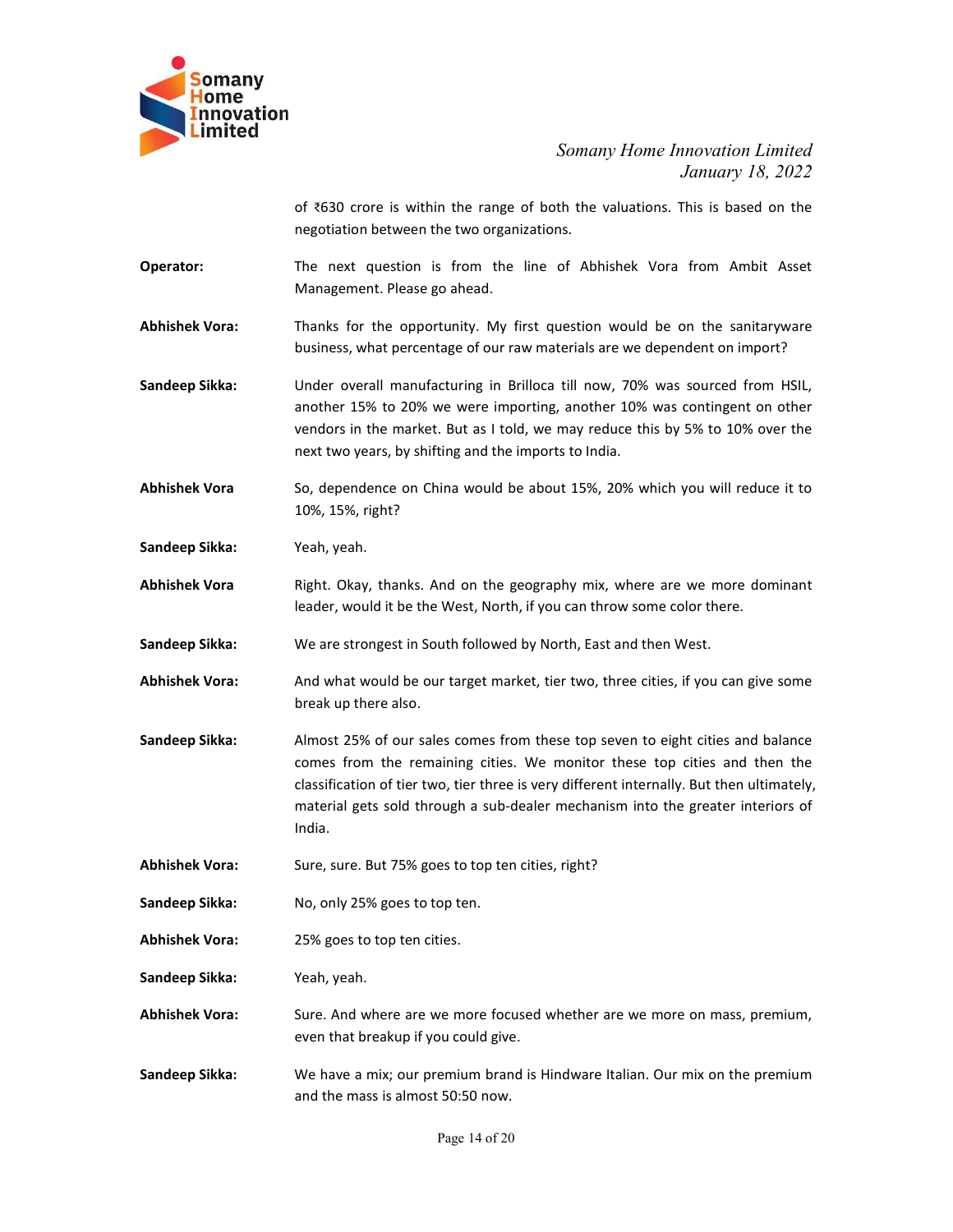

- Somany Home Innovation Limited<br>January 18, 2022<br>In, if anything you can mention, I think<br>d, then we have already leaders in the<br>n going, because I believe other players nnovation Limited<br>January 18, 2022<br>can mention, I think<br>ready leaders in the<br>pelieve other players<br>vas kind of going out Somany<br>
Home<br>
Innovation<br>
Limited<br>
Somany Home Innovation Limited<br>
January 18, 2022<br>
Abhishek Vora:<br>
Sure. Okay. That's it. And on competition, if anything you can mention, I think<br>
one of the pipes player has also entered Somany Home Innovation Limited<br>January 18, 2022<br>Sure. Okay. That's it. And on competition, if anything you can mention, I think<br>one of the pipes player has also entered, then we have already leaders in the<br>market. How do y Somany Home Innovation Limited<br>January 18, 2022<br>Sure. Okay. That's it. And on competition, if anything you can mention, I think<br>one of the pipes player has also entered, then we have already leaders in the<br>market. How do y Somany Home Innovation Limited<br>January 18, 2022<br>Sure. Okay. That's it. And on competition, if anything you can mention, I think<br>one of the pipes player has also entered, then we have already leaders in the<br>market. How do y Somany Home Innovation Limited<br>January 18, 2022<br>Sure. Okay. That's it. And on competition, if anything you can mention, I think<br>one of the pipes player has also entered, then we have already leaders in the<br>market. How do y Somany Home Innovation Limited<br>January 18, 2022<br>January 18, 2022<br>January 18, 2022<br>Sure. Okey, That's it. And on competition, if anything you can mention, 1 think<br>pone of the pipes player has also entered, then we have alre Somany<br>
Somany Home<br>
Initied Somany Home Innovation Limited<br>
Initied Somany Home Innovation I initied<br>
Initied Somany 18, 2022<br>
Abhishek Vora:<br>
Sure. Okay. That's it. And on competition, if anything you can mention, 1 this
- Somany Home Innovation Limited<br>
January 18, 2022<br>
Sure. Okay. That's it. And on competition, if anything you can mention, 1 think<br>
one of the pipes player has also entered, then we have already leaders in the<br>
market. How Somany Home Innovation Limited<br>
January 18, 2022<br>
Sure. Okay. That's it. And on competition, if anything you can mention, 1 think<br>
one of the pipes player has also entered, then we have already leaders in the<br>
market. How Somany Home Innovation Limited<br>
Somany Home Innovation Limited<br>
January 18, 2022<br>
Sure. Okay. That's it. And on competition, if anything you can mention, 1 think<br>
none of the pipes player has also entered, then we have alr Somany Home Innovation Limited<br>
January 18, 2022<br>
Sure. Okay. That's it. And on competition, if anything vou can mention, 1 think<br>
none of the pipes player has also entered, then we have already leaders in the<br>
market. How Somany Home Innovation Limited<br>January 18, 2022<br>Sure. Okay. That's it. And on competition, if anything you can mention, 1 think<br>me of the pipes player has also entered, then we have already leaders in the<br>market. How do yo Somany Home Innovation Limited<br>January 18, 2022<br>Sure. Okay. That's it. And on competition, if anything you can mention, 1 think<br>one of the pipes player has also entered, then we have already leaders in the<br>market. How do y Somany Home Innovation Limited<br>January 18, 2022<br>January 18, 2022<br>Sone of the pipes player has also entered, then we have already leaders in the<br>market. How do you see the competition going, because 1 believe other players<br> Somany Home Innovation Limited<br>
January 18, 2022<br>
Sure. Okay, That's it. And on competition, if anything you can mention, I think<br>
none of the pipes player has also entered, then we have already leaders in the<br>
market. How Abhishek Vora: Sure. Okay. That's it. And on competition, if anything you can mention, 1 think<br>one of the pipes player has also entered, then we have already leaders in the<br>market. How do you see the competition going, bec Sure. Okay. That's it. And on competition, if anything you can mention, I think<br>ome of the pipes player has also entered, then we have already leaders in the<br>market. How do you see the competition going, because I believe Sandeep Sikka: Sorry, I missed your question actually. Your voice actually not cleared. Not have been proposed to the players was kind of going out of stock? So there was some dry space but what is your sense of overall co The particular segment of the particular segment of sanking of stock? So there was some dry space but what is your sense of overall competition in sanitaryware and faucets?<br>
Sandeep Sikka:<br>
We continue to believe that mark or stock? So there was some dry space but what is your sense of overall<br>competition in sanitaryware and faucets?<br>We continue to believe that markets will remain competitive, and people are<br>seeing all kinds of opportunities **Sandeep Sikka:** We continue to believe that markets will remain competitive, and people are seeing all kinds of opportunities today. It's not that only we are trying to enter.<br>Everybody today is trying to fully leverage We continue to believe that markets will remain competitive, and people are<br>seeing all kinds of opportunities today. It's not hat only we are trying to enter.<br>Everybody today is trying to fully leverage on the brand streng seemg all kinds or opportunities today. It's not trati only we are trying to outer.<br>Everybody today is trying to fully leverage on the brand strength and the markets<br>which they can tap in. We have internal competencies and tweybooy today is trying to tully leverage on the brand strength and the markets<br>which they can tap in. We have internal competencies and internal strengths,<br>which are our brands, our quality standards, and very strong aft Which are our brands, our quality standards, and very strong after sales service,<br>
and a very high brand recall in the minds of the consumers. We do make<br>
investments linked to these, and our investments in terms of nurtur
- 
- 
- 
- competencies will continue going forward and we feel it will further lead to<br>
growth in times to come.<br>
Sure, Any growth targets that the team would have in their mind with regards to<br>
sure, the cent tree, four years as fa growth in times to come.<br>
Sure. Any growth targets that the team would have in their mind with regards to<br>
next three, four years as far as sanitary ware and faucetware is concerned.<br>
Sorry, I missed your question actuall ories. Any growth targets that the team would have in their mind with regards to bnext three, four years as far as sanitaryware and faucetware is concerned.<br>Sorry, I missed your question actually. Your voice actually not Sure. Any growth targets that the team would have in their mind with regards to<br>next three, four years as far as sanitaryware and faucetware is concerned.<br>Sorry, I missed your question actually. Your voice actually not cl Sandeep Sikka:<br>
Sorry, I missed your question actually. Your voice actually not clear<br>
Abhishek Vora: Any revenue targets on this particular segment of sanitary<br>
ware are concerned.<br>
Sandeep Sikka: We have given guidance **Abhishek Vora:** Any revenue targets on this particular segment of sanitaryware and faucetware are concerned.<br> **Sandeep Sikka:** We have given guidance on this many times. You can refer to our transcripts, wherein we have Any revenue targets on this particular segment of sanitaryware and faucetware<br>are concerned.<br>We have given guidance on this many times. You can refer to our transcripts,<br>wherein we have said that we should be able to beat Sandeep Sikka:<br>
We have given guidance on this many times. You can refer to<br>
wherein we have said that we should be able to beat the market<br>
1.5 times, so whatever the market grows, we should be able to<br>
market and segmen
- ahead.
- 
- 
- 
-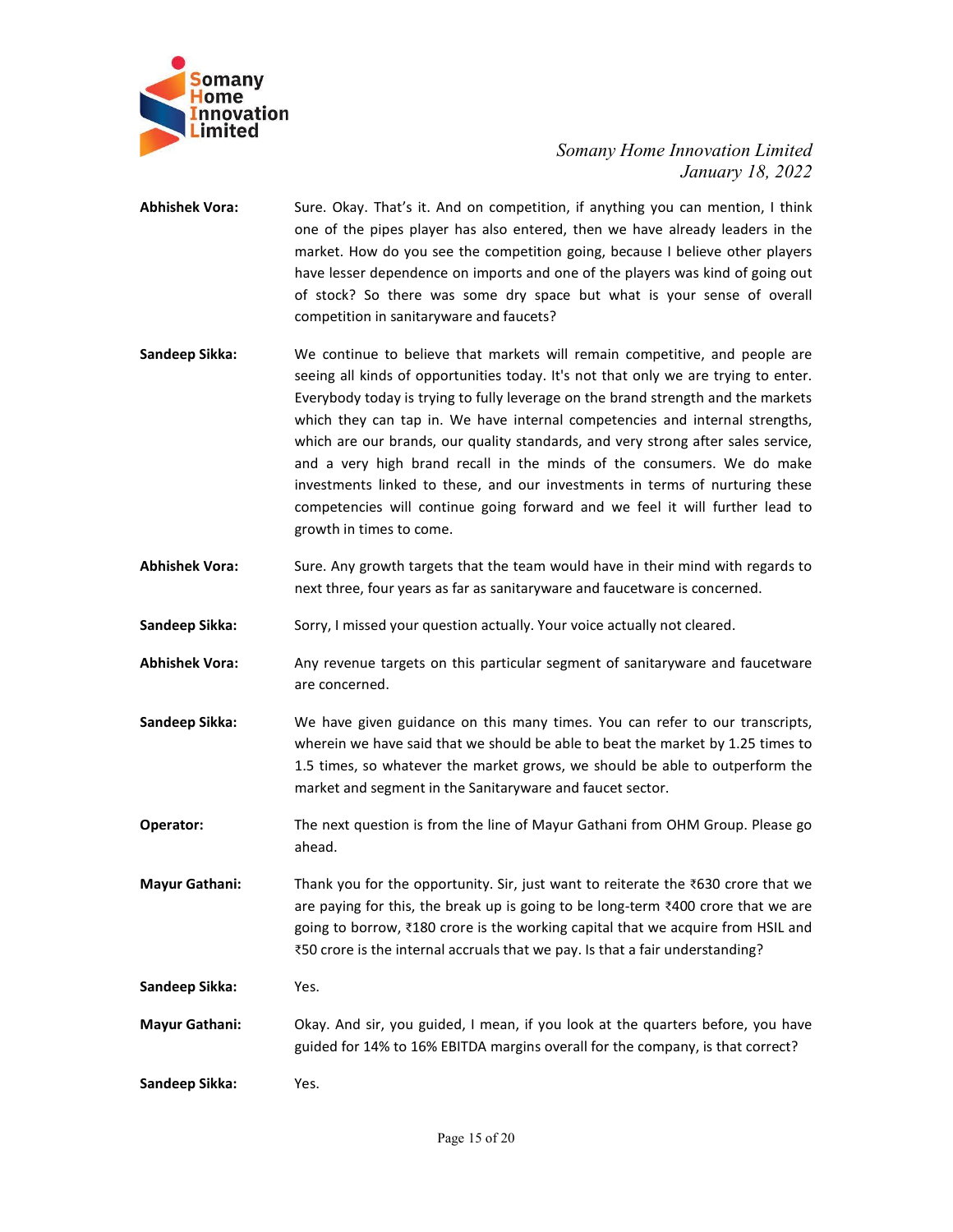

- Somany Home Innovation Limited<br>January 18, 2022<br>to four years time. So, of course, with –<br>cussion at that point of time. So replying<br>at the margins will further incrementally unovation Limited<br>January 18, 2022<br>So, of course, with –<br>t of time. So replying<br>iurther incrementally<br>g 3% increment that Mayur Gathani:<br>
Innovation<br>
Innovation<br>
Instead United Somany Home Innovation Limited<br>
January 18, 2022<br>
Mayur Gathani:<br>
Over the next three years time or three to four years time. So, of course, with –<br>
that integration w Somany Home Innovation Limited<br>January 18, 2022<br>Over the next three years time or three to four years time. So, of course, with –<br>that integration wasn't the part of the discussion at that point of time. So replying<br>to a p Somany Home Innovation Limited<br>January 18, 2022<br>Over the next three years time or three to four years time. So, of course, with-<br>that integration wasn't the part of the discussion at that point of time. So replying<br>to a pr Somany Home Innovation Limited<br>January 18, 2022<br>Over the next three years time or three to four years time. So, of course, with –<br>that integration wasn't the part of the discussion at that point of time. So replying<br>to a p Somany Home Innovation Limited<br>January 18, 2022<br>Over the next three years time or three to four years time. So, of course, with –<br>that integration wasn't the part of the discussion at that point of time. So replying<br>to a p Somany Home Innovation Limited<br>January 18, 2022<br>Jover the next three years time or three to four years time. So, of course, with-<br>that integration wasn't the part of the discussion at that point of time. So replying<br>to a p Somany<br>
Somany Home<br>
Innovation<br>
Invited<br>
Invited<br>
Somany Home Innovation Limited<br>
Somany Home Innovation Limited<br>
Somany Home Important<br>
Sandary 18, 2022<br>
that integration wssn't the part of the discussion at that point o Somany Home Innovation Limited<br>
January 18, 2022<br>
Over the next three years time or three to four years time. So, of course, with –<br>
that integration wasn't the part of the discussion at that point of time. So replying<br>
to Somany Home Innovation Limited<br>
January 18, 2022<br>
Over the next three years time or three to four years time. So, of course, with-<br>
that integration wasn't the part of the discussion at that point of time. So replying<br>
to **Somany Home Innovation Limited**<br> **Somany Home Innovation Limited**<br>
January 18, 2022<br>
Over the next three years time or three to four years time. So, of course, with-<br>
that integration wasn't the part of the discussion at Somany Home Innovation Limited<br>January 18, 2022<br>Over the next three years time or three to four years time. So, of course, with –<br>that integration wasn't the part of the discussion at that point of time. So replying<br>to a p **Example 11.1**<br> **Example 11.1 Sorry, so that intergrable 12.1**<br> **Example 11.1 Sorry, so that intergrable in the same of the discussion at that point of the so replying<br>
that intergrable intergram that you guide a previous** Somany Home Innovation Limited<br>
January 18, 2022<br>
Over the next three years time or three to four years time. So, of course, with-<br>
that integration wash't the part of the discussion at that point of time. So replying<br>
to Somary Home Impaction Limited Sandery 1100 Somary 12002<br>
Sandary 178, 2022<br>
Sandery Cathanti Integration wasn't the part of the discussion at that point of time. So replying<br>
to a previous question, you do not say that the January 18, 2022<br>
Over the next three years time or three to four years time. So, of course, with-<br>
that integration wasn't the part of the discussion at that point of thme. So replying<br>
to a previous question, you did not Over the next three years time or three to four years time. So, of course, with –<br>that integration wasn't the part of the discussion at that point of time. So replying<br>to a previous question, you did not say that the margi be the mean ten experiment of the discussion at that point then, So replying<br>that integration wasn't the part of the discussion at that point of time. So replying<br>to a previous question, you did not say that the margins wi
- the method of this interact of the best substance of the parameter and parameteris of the analysis of the margins will further incrementally increase because of this integration. I mean, you were saying 3% increment that y morease because of this integration. I mean, you were saying 3% increment that<br>you can take today but overall guidance should also be 3% or 4%, higher probably<br>over the next few years' time.<br>This is exactly when 1 spoke, t you can take today but overall guudance should also be 3% or 4%, higher probably<br>
over the next few years' time.<br>
This is exactly when I spoke, the similar question came earlier that the<br>
lincremental 2.5% - 3% margin is o over the next few years' time.<br>This is exactly when I spoke, the similar question came earlier that the premisuremental 2.5% - 3% margin is only on account of the acquisition. Our previous guidance to further enhance effic This is exactly when 1 spoke, the similar question came earlier that the<br>incremental 2.5% - 3% margin is only on account of the acquisition. Our previous<br>guidance to further enhance efficiencies using operating leverage wi
- 
- 
- Incremental 2.5% 3% margin is only on account of the acquisition. Our previous<br>incremental 2.5% 3% margin is only on account of the acquisition. Our previous<br>guidance to further enhance efficiencies using operating lev
- gudance to turther enhance etticeness using operating leverage will lead to<br>solve this.<br>Sorry, so that 14% margin that you guided previously, should we take it as a 16%,<br>17% in the next three, four years' time.<br>Sandeep Sik another 3% to 4% incremental margins over the next three to tour years. Inus is<br>Sorvy, so that 14% margin that you guided previously, should we take it as a 16%,<br>57% in the next three, four years' time.<br>17% in the next the over and above this.<br>Sorry, so that 14% margin that you guided previously, should we take it as a 16%,<br>17% in the next three, four years' time.<br>No, it is not this. If you see our operating EBITDA margins were in range of a Sorry, so that 14% margin that you guided previously, should we take it as a 16%,<br>17% in the next three, four years' time.<br>No, it is not this. If you see our operating EBITDA margins were in range of around<br>11%, and we als stay, the mext homeon is a that particular time. The mext that is a state of the mext three, four years' time.<br>No, it is not this. If you see our operating EBITDA margins were in range of around 11%, and we also stated the Evolving that the sign of the saying EBITDA margins were in range of around No, It is not this. If you see our operating EBITDA margins were in range of around 11%, and we also stated the same in our guidance i.e. 10% to 1 No, it is not this. If you see our operating EBITDA margins were in range of around<br>11%, and we also stated the same in our guidance i.e. 10% to 11%. This should be<br>in the range of 14% to 15% whtotu the acquisition, and wi in the range of 14% to 15% without the acquisition, and with the acquisition, it<br>will be range of 14% to 15% without the acquisition, and with the acquisition, it<br>will be rangeng additional 2.5% - 3% over and on the top of and the backward integration is a better step right now into the backward integration.<br>
Will be ranging additional 2.5% - 3% over and on the top of it. This is on a<br>
Chay. Sure, sir. Thank you and all the best. I have just consolicated SHIL basis.<br>
Onkay Care, sin: Thank you and all the best. I have just one reason, I mean,<br>
oreviously, is it this transaction dd not happen in the past, during the demerger<br>
because of stamp duty that you want Okay. Sure, sir. Thank you and all the best. I have just one reason, I mean,<br>previously, is it this transaction did not happen in the past, during the demerger<br>because of stamp duty that you wanted to avoid and not unneces that we will not do assets. No company can take the control previously, is it this transaction did not happen in the past, during the demerger because of stamp duty that you wanted to avoid and not unnecessarily pay. So tr period of time, you may read through the transcripts, we never shall that, even for the period of time, you may read the diversion of the decision making. But there are other rationalities it is just because now you're giv
- 
-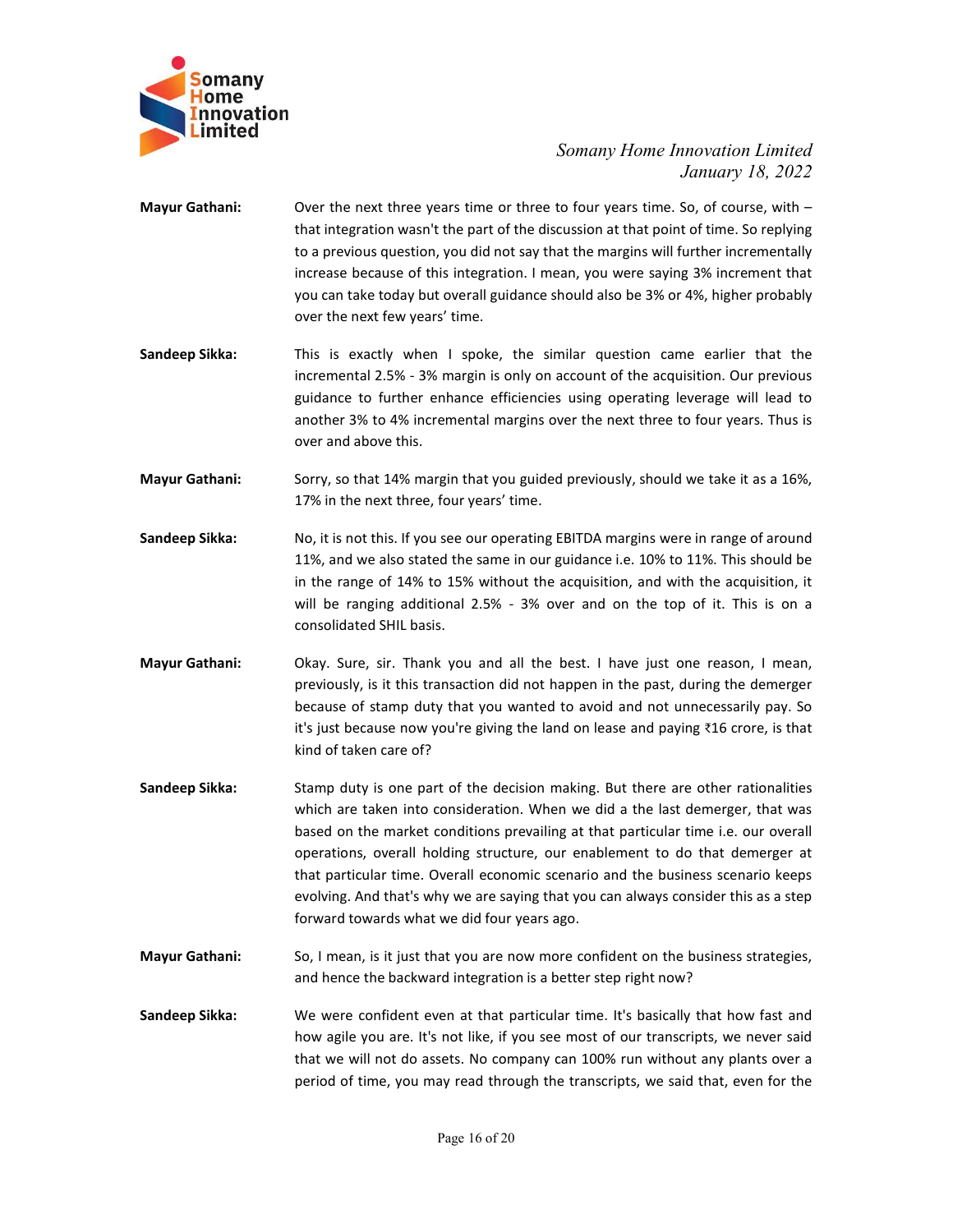

Somany Home Innovation Limited<br>January 18, 2022<br>le is achieved, it is important to have innnovation Limited<br>January 18, 2022<br>mportant to have in-<br>re why this now and Somany Home Innovation Limited<br>January 18, 2022<br>consumer products, after a particular scale is achieved, it is important to have in-<br>house manufacturing plants.<br>I completely agree. You said that, I agree. But I was not sur Somany Home Innovation Limited<br>January 18, 2022<br>consumer products, after a particular scale is achieved, it is important to have in-<br>house manufacturing plants.<br>I completely agree. You said that, I agree. But I was not sur Somany Home Innovation Limited<br>January 18, 2022<br>Consumer products, after a particular scale is achieved, it is important to have in-<br>house manufacturing plants.<br>I completely agree. You said that, I agree. But I was not sur

Mayur Gathani:<br>
Mayur Gathani: I completely agree. You said that, I agree. But I was not sure why this now and<br>
why not then.<br>
Sandeep Sikka: History is history, let's move forward now.<br>
Operator: The next question is from

Somany<br>
Somany Home Innovation Limited<br>
Imperior Limited<br>
Somany Home Innovation Limited<br>
January 18, 2022<br>
consumer products, after a particular scale is achieved, it is important to have in-<br>
house manufacturing plants.<br> ahead.

- **Commany**<br> **Commany**<br> **Commany Home**<br> **Command Consumer products, after a particular scale is achieved, it is important to have in-<br>
house manufacturing plants.<br>
<b>Mayur Gathani:** I completely agree. You said that, 1 agree. **Examples 10**<br> **Adition Consumer products, after a particular scale is achieved, it is important to have in-<br>
house manufacturing plants.<br>
<b>Mayur Gathani:** I completely agree. You said that, I agree. But I was not sure wh Somany Home Innovation Limited<br>
January 18, 2022<br>
consumer products, after a particular scale is achieved, it is important to have in-<br>
house manufacturing plants.<br>
I completely agree. You said that, I agree. But I was not Somany Home Innovation Limited<br>January 18, 2022<br>tonsumer products, after a particular scale is achieved, it is important to have in-<br>house manufacturing plants.<br>tompletely agree. You said that, 1 agree. But I was not sure Somany Home Innovation Limited<br>January 18, 2022<br>oonsumer products, after a particular scale is achieved, it is important to have in-<br>house manufacturing plants.<br>Let ompletely agree. You said that, 1 agree. But I was not s Somany Home Innovation Limited<br>January 18, 2022<br>house manufacturing plants.<br>House manufacturing plants.<br>I completely agree. You said that, I agree. But I was not sure why this now and<br>why not then.<br>History is history, let bought?
- Sandeep Sikka: The overall depreciation in HSIL relating to these assets the overall the overall depreciation in the lands that a state why this now and why not then.<br>
Sandeep Sikka: History is history, let's move forward consumer products, after a particular scale is achieved, it is important to have in-<br>house manufacturing plants.<br>
I completely agree. You said that, I agree. But I was not sure why this now and<br>
why not then.<br>
History is house manufacturing plants.<br>
I completely agree. You said that, I agree. But I was not sure why this now and<br>
why not then.<br>
History is history, let's move forward now.<br>
The next question is from the line Aditi Kasbekar f I completely agree. You said that, I agree. But I was not sure why this now and<br>why not then.<br>History is history, let's move forward now.<br>The next question is from the line Aditi Kasbekar from Kedaara Capital. Please go<br>a t completely agree. You said that, 1 agree. But I was not sure why this now and<br>why not then.<br>History is history, let's move forward now.<br>The next question is from the line Aditi Kasbekar from Kedaara Capital. Please go<br>a Why not then.<br>The next question is from the line Aditi Kasbekar from Kedaara Capital. Please go<br>ahead.<br>Thank you for the opportunity. The question that I have is what is the written<br>down value of the assets that you've bo History is history, let's move forward now.<br>The next question is from the line Aditi Kasbekar from Kedaara Capital. Please go<br>ahead.<br>Thank you for the opportunity. The question that I have is what is the written<br>down value rinco, *y* sincto, *y* extert in the line Aditi Kasbekar from Kedaara Capital. Please go<br>The next question is from the line Aditi Kasbekar from Kedaara Capital. Please go<br>ahead.<br>Thank you for the opportunity. The question The mass variant unit of the age of the plant interaction relationships a and the age of the assets that you ve bought in the books of HSIL because I think the depreciation out there is somewhere around  $\overline{26}$  crore  $\$ Entrank you for the opportunity. The question that I have is what is the written<br>Thank you for the assets that you've bought in the books of HSIL because I think<br>the depreciation out there is somewhere around ₹26 crore - Thank you for the opportunity. The question that I have is what is the written<br>down value of the assets that you've bought in the books of HSIL because I think<br>the depreciation out there is somewhere around 326 crore - 327 down value of the assets that you've bought in the books of HSIL because I think<br>the depreciation out there is somewhere around ₹26 crore - ₹27 crore. So, just<br>thying to sort of reconcile how that works. That's part one of the depreciation out there is somewhere around ₹26 crore - ₹27 crore. So, just<br>trying to soor of reconcile how that works. That's part one of the question and the<br>second one is what is the average age of the plant and mac trying to sort of reconcile how that works. That's part one of the question and the<br>second one is what is the average age of the plant and machinery that you<br>Domeyth?<br>The overall depreciation in HSIL relating to these asse Sandeep Sikka:<br>
The overall depreciation in HSIL relating to these assets, which we are acquiring<br>
should be in the range of approx ₹24 crore to ₹26 crore and since, we are keeping<br>
some part of buildings, they are only a Every intert of the computer of the Simpler of the seasets, which we are acquiring<br>
Should be in the range of approx ₹24 crore to ₹26 crore and since, we are keeping<br>
some part of buildings, they are only as a part of the The overall depreciation in HSIL relating to these assets, which we are acquiring should be in the range of approx 224 crore to 286 crore and since, we are keeping show and the in the range of approx 224 crore to the site Sandeep Sikka: The rent will be in range of ₹15 crore to ₹16 crore and the rent will be reservent will be in range of  $\approx$  15 crore to the site, but this is again subject to allocation of final values because the lead on w

charge variantly substrated to method in the lange of xingle and the lease rental. Effective depreciation movement will be around 318 crore - ₹19 crore to the site, but this is again subject to allocation of final values Error to the site, but this is again subject to allocation of thind values because<br>there has been some revaluation in the lands that we bought at current market<br>value whereas in the books of HSIL they were at the book val value whereas in the books of HSIL they were at the book values and one of that<br>
land, Biblinagar, is very old.<br>
On your second question relating to what is the age of the plant, like our faucet<br>
On your second question r

- 
-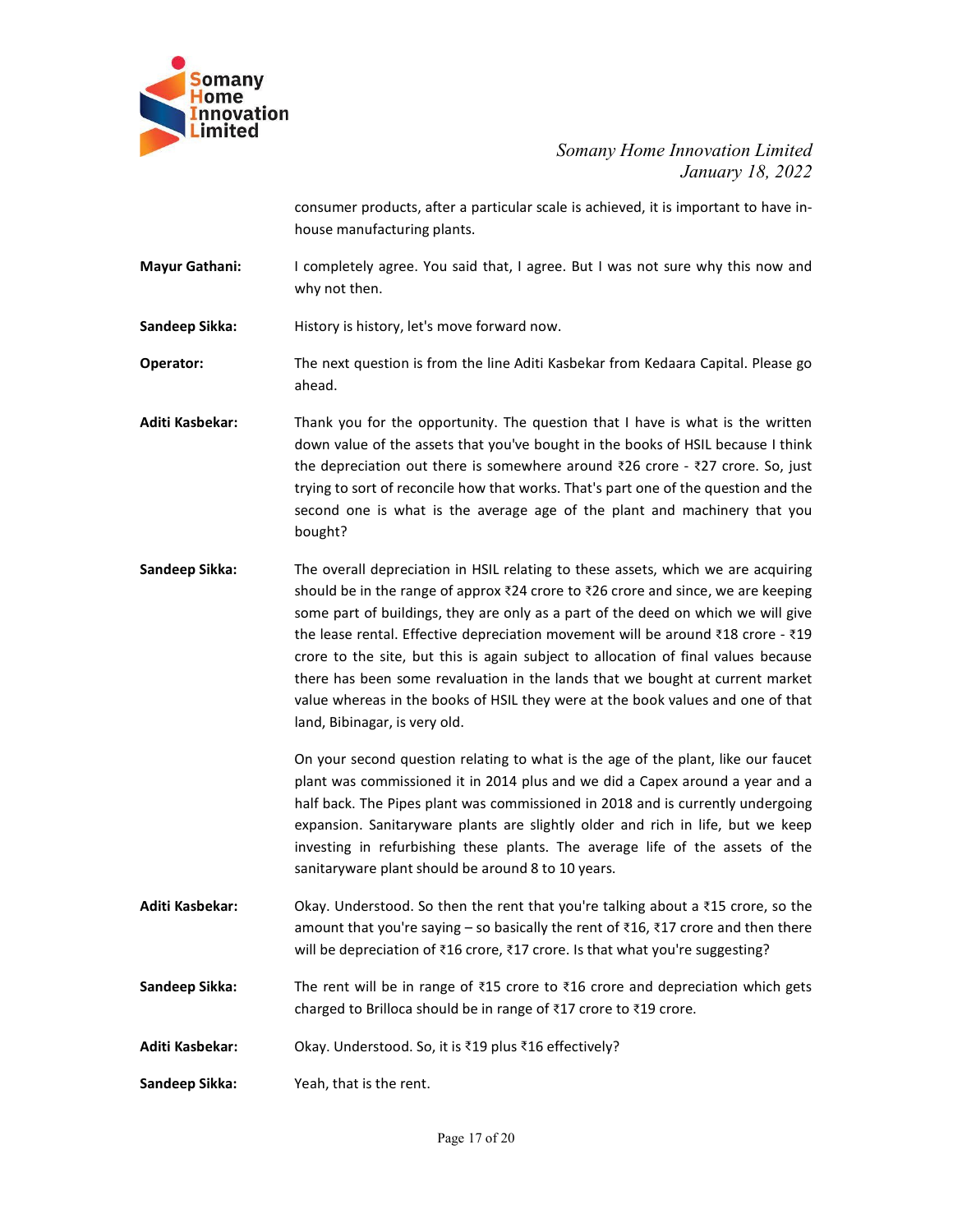

| Somany<br><b>lome</b><br>nnovation<br>imited | Somany Home Innovation Limited                                                                                                                                                                                                                                                                                                                                                                                                                                                                                                                                                                                                                                                                   |
|----------------------------------------------|--------------------------------------------------------------------------------------------------------------------------------------------------------------------------------------------------------------------------------------------------------------------------------------------------------------------------------------------------------------------------------------------------------------------------------------------------------------------------------------------------------------------------------------------------------------------------------------------------------------------------------------------------------------------------------------------------|
|                                              | January 18, 2022                                                                                                                                                                                                                                                                                                                                                                                                                                                                                                                                                                                                                                                                                 |
| Aditi Kasbekar:                              | Correct, correct.                                                                                                                                                                                                                                                                                                                                                                                                                                                                                                                                                                                                                                                                                |
| Sandeep Sikka:                               | And these rentals will get amortized into interest and depreciation as per the<br>accounting standard, not entirely into the depreciation.                                                                                                                                                                                                                                                                                                                                                                                                                                                                                                                                                       |
| Aditi Kasbekar:                              | Yeah, fair enough. That is Ind AS 116. Understood. Okay. Okay. Thank you.                                                                                                                                                                                                                                                                                                                                                                                                                                                                                                                                                                                                                        |
| Operator:                                    | The next question is from the line of Dixit Doshi from Whitestone Financial.<br>Please go ahead.                                                                                                                                                                                                                                                                                                                                                                                                                                                                                                                                                                                                 |
| <b>Dixit Doshi:</b>                          | Yeah, thanks for the opportunity. Most of my questions have been answered just<br>one thought. Before the demerger we were thinking that the business of building<br>product was kept in Brilloca and in the future, we might look at some partner,<br>strategic partner or investor in Brilloca. So, is this the precursor of this? Because,<br>let's say we are considering something like that and therefore, we are now<br>acquiring this manufacturing also in that company.                                                                                                                                                                                                                |
| Sandeep Sikka:                               | The question is good, but the answer is very difficult today. As I told you,<br>Hindware brand is a very strong brand. Many international players would like to<br>come to India and participate in such a growth story. But nothing as such today,<br>to be very frank, and I can comment only on the things what board has approved<br>as such. That's the crisp answer I can give on this.                                                                                                                                                                                                                                                                                                    |
| Operator:                                    | The next question is from the line of Karan from Asian Market Securities. Please<br>go ahead.                                                                                                                                                                                                                                                                                                                                                                                                                                                                                                                                                                                                    |
| Karan:                                       | Sir, just wanted to understand the growth rate for individual segments of<br>sanitaryware, faucets and plastic piping.                                                                                                                                                                                                                                                                                                                                                                                                                                                                                                                                                                           |
| Sandeep Sikka:                               | We have already given guidance historically and this guidance is, which were<br>given at that particular market conditions we feel that still holds good that in next<br>three years. We've given guidance a year back for four years. Now a year and<br>almost nine months have gone past that we should be going beyond ₹1000 crore<br>for pipes and we should be able to outperform the market. We also feel the<br>sanitaryware and faucets market should ideally grow based on the current<br>market conditions because the real estate is doing well, ranging between 10% to<br>12%, and thus we should be able to maintain our growth paths between 15% to<br>18% going forward, as such. |
| Operator:                                    | The next question is from the line of Puneet Khanna from BOB Investment. Please<br>go ahead.                                                                                                                                                                                                                                                                                                                                                                                                                                                                                                                                                                                                     |
| <b>Punnet Khanna:</b>                        | Yeah, good afternoon, sir. So, my first question is that at the time of the<br>demerger, the idea was to retain the manufacturing with Hindware and the                                                                                                                                                                                                                                                                                                                                                                                                                                                                                                                                          |
|                                              | Page 18 of 20                                                                                                                                                                                                                                                                                                                                                                                                                                                                                                                                                                                                                                                                                    |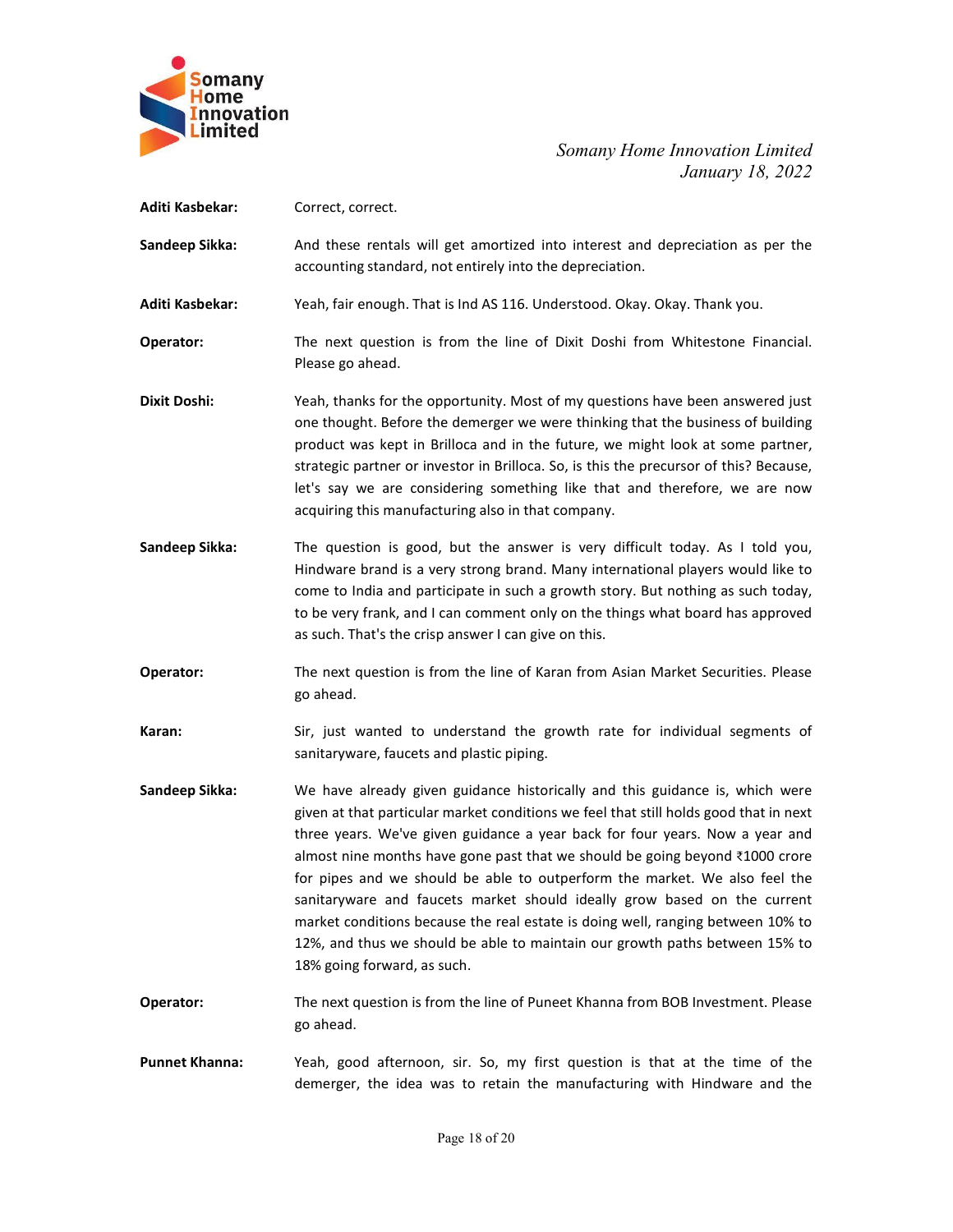

Somany Home Innovation Limited<br>January 18, 2022<br>many under the umbrella of Somany. So,<br>to transfer all the manufacturing? And<br>market synergies we are expecting from nnovation Limited<br>January 18, 2022<br>brella of Somany. So,<br>manufacturing? And<br>e are expecting from Somany Home Innovation Limited<br>January 18, 2022<br>distribution and sales side served with Somany under the umbrella of Somany. So,<br>now, what is the reason for that change to transfer all the manufacturing? And<br>the second que Somany Home Innovation Limited<br>January 18, 2022<br>distribution and sales side served with Somany under the umbrella of Somany. So,<br>now, what is the reason for that change to transfer all the manufacturing? And<br>the second que Somany Home Innovation Limited<br>January 18, 2022<br>distribution and sales side served with Somany under the umbrella of Somany. So,<br>now, what is the reason for that change to transfer all the manufacturing? And<br>the second que

Somany Home Innovation Limited<br>January 18, 2022<br>distribution and sales side served with Somany under the umbrella of Somany. So,<br>now, what is the reason for that change to transfer all the manufacturing? And<br>the second que Somany<br>
Somany Iome Innovation Limited<br>
Innovation<br>
Innovation<br>
Innovation<br>
distribution and sales side served with Somany under the umbrella of Somany. So,<br>
now, what is the reason for that change to transfer all the manu Somany Home Innovation Limited<br>January 18, 2022<br>Jaistribution and sales side served with Somany under the umbrella of Somany. So,<br>now, what is the reason for that change to transfer all the manufacturing? And<br>the second qu Somany Home Innovation Limited<br>
January 18, 2022<br>
distribution and sales side served with Somany under the umbrella of Somany. So,<br>
now, what is the reason for that change to transfer all the manufacturing? And<br>
the second Somany Home Innovation Limited<br>
January 18, 2022<br>
distribution and sales side served with Somany under the umbrella of Somany. So,<br>
now, what is the reason for that change to transfer all the manufacturing? And<br>
the second Somany Home Innovation Limited<br>
January 18, 2022<br>
distribution and sales side served with Somany under the umbrella of Somany. So,<br>
now, what is the reason for that change to transfer all the manufacturing? And<br>
the second Somany Home Innovation Limited<br>
distribution and sales side served with Somany under the unherlala of Somany, So,<br>
now, what is the reason for that change to transfer all the manufacturing? And<br>
the second question is that Somany Home Innovation Limited<br>
January 18, 2022<br>
distribution and sales side served with Somany under the unhella of Somany. So,<br>
now, what is the reason for that change to transfer all the manufacturing? And<br>
the second Somany Home Innovation Limited<br>
January 18, 2022<br>
distribution and sales side served with Somany under the umbrella of Somany. So,<br>
now, what is the reason for that change to transfer all the manufacturing? And<br>
this trans Somany Home Innovation Limited<br>January 18, 2022<br>Jaistribution and sales side served with Somany under the umbrella of Somany. So,<br>now, what is the reason for that change to transfer all the manufacturing? And<br>the second qu Somany Home Innovation Limited<br>
January 18, 2022<br>
distribution and sales side served with Somany under the umbrella of Somany. So,<br>
now, what is the reason for that change to transfer all the manufacturing? And<br>
the second solution and sales side served with Somany under the umbrelation *Lamitary 18, 2022*<br>January 18, 2022<br>now, what is the reason for that change to transfer all the manufacturing? And<br>the second question is that what are the of this distribution and sales side served with Somany under the unhelella of Somany. So,<br>now, what is the reason for that change to transfer all the manufacturing? And<br>the second question is that what are the market syner distribution and sales side served with Somany under the umbrella of Somany. So,<br>now, what is the reason for that change to transfer all the manufacturing? And<br>the second question is that what are the market synergies we a now, what is the reason for that change to transfer all the manufacturing? And<br>the second question is that what are the market synergies we are expecting from<br>this transition? What is the impact on the market shares?<br>Even the second question is that what are the market synergies we are expecting from<br>this transition? What is the impact on the market shares?<br>Even during the last demerger, Hindware was not a part of HSIL. As a part of the<br>dem Sandeep Sikka:<br>
Even during the last demerger, Hindware was not a part of HSIL. As a part of the dension a HSIL residual Iwas only a pure manufacturing entity. And the decision to retain<br>
manufacturing in HSIL was taken on demerger, the brand Hindware moved from HSIL to SHIL and Brilloca. HSIL<br>mestrastidal was only a pure manufacturing entity. And the decision to retain<br>manufacturing in HSIL was taken on how the markets were looking and how Sandeep Sikka: Were responding to the overall requirements at that particle the markets were looking and how the markets were responding to the overall requirements at that particular time. Given the current COVID studion,

side. markets were responding to the overall requirements at that particular time.<br>
Given the current COVID situation, the company felt that it should have a very<br>
strong in house integrated chain. We decided on the move as ther Owen the current COVID statuation, the company lett that it should awe a very stated and the move as the were some turbulences when COVID stated and everybody in India started undergoing some heat as the supplies were not strong in nouse integrated chain. We decided on the move as there were some<br>turbulences when COVID started and everybody in india started undergoing some<br>heat as the supplies were not available from the vendors, etc.<br>Given

- 
- 
- comments.
- Given the fact that these two separate distinct companies are being run by two<br>separate boards, any disruption on the sourcing part can hinder the growth plans<br>of Brilloca This whole thought has been evaluated over the las Given the fact that these two separate distinct companies are being run by two<br>separate boards, any disruption on the sourcing part can hinder the growth plans<br>of Brilloca This whole thought has been evaluated over the las separate boards, any assruption on the sourcing part can innier the growth pians<br>of of Brilloca This whole thought has been evaluated over the last few months,<br>based on which the respective boards took a call. And this is or Brilloca Ints winde thought has been evaluated over the last tew months,<br>based on which the respective boards took a call. And this is most energetic now<br>with this, Brilloca is a focused building product company. And HS based on which the respective boards took a call. And this is most energetic now<br>wist htis, Brilloca is a focused building product company. And HSIL on other side,<br>as we understand from them, will be more focused on the pa with this, brilloca is a tocused building product company. And HSLL on other side,<br>side.<br>Side.<br>Side.<br>Side.<br>Simplestican from them, will be more focused on the packaging products<br>side.<br>Forry, sir, one more question. Are we as we understand from them, will be more focused on the packaging products<br>Sider,<br>Sorry, sir, one more question. Are we expecting any IPO in Brilloca or any foreign<br>investor to take the share of Brilloca?<br>Then already answ side.<br>
Sorry, sir, one more question. Are we expecting any IPO in Brilloca or any foreign<br>
investor to take the share of Brilloca?<br>
I've already answered this question a few minutes back, taking the last question.<br>
You may Sorry, sir, one more question. Are we expecting any IPO in Brilloca or any foreign<br>investor to take the share of Brilloca?<br>Thenk you very much. Ladies and gentlemen, that was the last question for today.<br>Thank you very muc